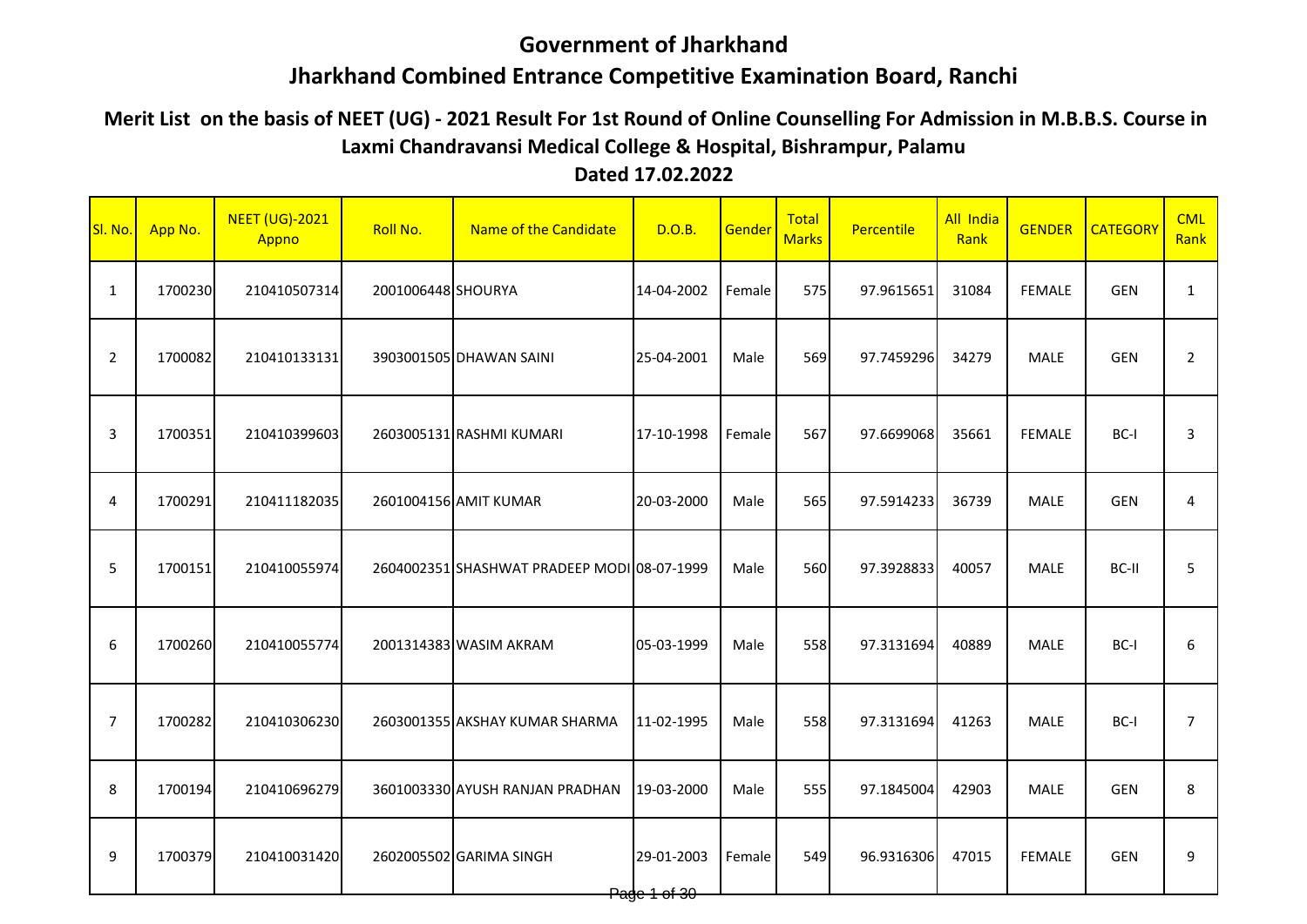| SI. No. | App No. | <b>NEET (UG)-2021</b><br>Appno | Roll No. | Name of the Candidate            | D.O.B.            | Gender | Total<br><b>Marks</b> | Percentile | All India<br>Rank | <b>GENDER</b> | <b>CATEGORY</b> | <b>CML</b><br>Rank |
|---------|---------|--------------------------------|----------|----------------------------------|-------------------|--------|-----------------------|------------|-------------------|---------------|-----------------|--------------------|
| 10      | 1700332 | 210410355844                   |          | 3604006382 GOPALCHETTY ABHEESHIT | 23-09-2000        | Male   | 545                   | 96.7543951 | 49591             | MALE          | <b>GEN</b>      | 10                 |
| 11      | 1700029 | 210410089570                   |          | 3603001275 SAMBIT SATYABRATA     | 18-07-1999        | Male   | 545                   | 96.7543951 | 49602             | MALE          | <b>GEN</b>      | 11                 |
| 12      | 1700386 | 210410798681                   |          | 3903017236 VAISHALI SHARMA       | 25-07-2000        | Female | 544                   | 96.7103614 | 50494             | <b>FEMALE</b> | <b>GEN</b>      | 12                 |
| 13      | 1700391 | 210411152382                   |          | 3607002276 HARSHITA SINGH        | 28-11-2002        | Female | 542                   | 96.6245606 | 51984             | <b>FEMALE</b> | <b>GEN</b>      | 13                 |
| 14      | 1700356 | 210410099555                   |          | 4608106299 ANURIMA PANDA         | 04-11-2000        | Female | 540                   | 96.5326727 | 53147             | <b>FEMALE</b> | <b>GEN</b>      | 14                 |
| 15      | 1700387 | 210411507194                   |          | 3905120185 MD PARWEZ             | 04-01-1996        | Male   | 539                   | 96.486243  | 53849             | MALE          | <b>GEN</b>      | 15                 |
| 16      | 1700389 | 210410915925                   |          | 2601004154 SAURAV KUMAR          | 17-10-1996        | Male   | 539                   | 96.486243  | 54007             | MALE          | <b>GEN</b>      | 16                 |
| 17      | 1700175 | 210410747802                   |          | 3905020193 CHIRAG AGRAWAL        | 30-07-2002        | Male   | 535                   | 96.2950851 | 57189             | MALE          | <b>GEN</b>      | 17                 |
| 18      | 1700234 | 210411300047                   |          | 4602003413 SHUBHRA SPARSHA       | 11-06-1996        | Female | 531                   | 96.1105323 | 59669             | <b>FEMALE</b> | BC-I            | 18                 |
| 19      | 1700189 | 210411029666                   |          | 2601005187 SAKSHI SUMAN          | 27-12-2000 Female |        | 528                   | 95.96289   | 62038             | FEMALE        | GEN             | 19                 |
| 20      | 1700399 | 210410941673                   |          | 4604002314 RITHIKA ROY           | 02-09-2002        | Female | 527                   | 95.9148415 | 62747             | <b>FEMALE</b> | <b>GEN</b>      | 20                 |
| 21      | 1700179 | 210411281019                   |          | 2604003561 RISHABH KUMAR         | 12-10-2003        | Male   | 524                   | 95.7675877 | 64647             | MALE          | GEN             | 21                 |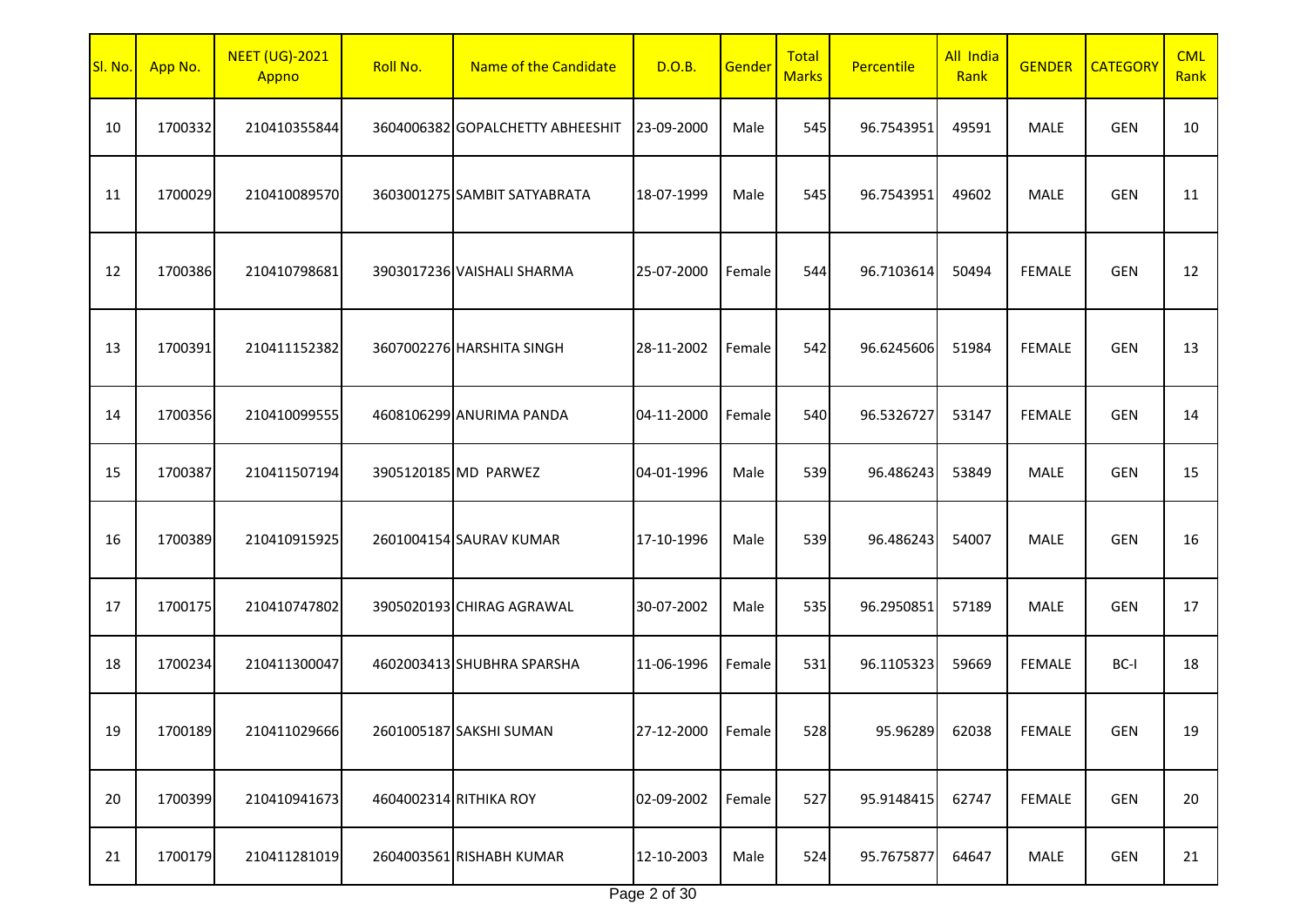| 22 | 1700042 | 210410920526 | 3903007203 MONIKA   |                               | 07-04-2001 | Female | 524 | 95.7675877 | 65332 | <b>FEMALE</b> | <b>GEN</b> | 22 |
|----|---------|--------------|---------------------|-------------------------------|------------|--------|-----|------------|-------|---------------|------------|----|
| 23 | 1700394 | 210410732036 |                     | 2603010368 NANDITA KUMARI     | 07-04-2000 | Female | 521 | 95.6197512 | 67258 | <b>FEMALE</b> | <b>GEN</b> | 23 |
| 24 | 1700281 | 210410373831 | 3904101706 SIMRAN   |                               | 12-03-2001 | Female | 520 | 95.5676878 | 67747 | <b>FEMALE</b> | <b>GEN</b> | 24 |
| 25 | 1700358 | 210410667035 |                     | 2603008531 ATUL RAJ JAISWAL   | 01-12-1998 | Male   | 519 | 95.5167901 | 68685 | <b>MALE</b>   | BC-II      | 25 |
| 26 | 1700126 | 210410064660 |                     | 2601001338 AAYUSHI KANTH      | 25-02-2000 | Female | 514 | 95.2551783 | 72568 | <b>FEMALE</b> | <b>GEN</b> | 26 |
| 27 | 1700344 | 210410709457 |                     | 3903034160 MANJU BAJIYA       | 18-06-1998 | Female | 509 | 94.9954445 | 77205 | <b>FEMALE</b> | <b>GEN</b> | 27 |
| 28 | 1700125 | 210411241532 |                     | 2603004103 SHREYA BAIS        | 27-08-1999 | Female | 508 | 94.9454533 | 77598 | FEMALE        | <b>GEN</b> | 28 |
| 29 | 1700009 | 210410905466 |                     | 3604009392 ASHISH KUMAR MEHER | 03-10-1999 | Male   | 505 | 94.7759884 | 80355 | MALE          | <b>GEN</b> | 29 |
| 30 | 1700120 | 210410009773 |                     | 2001206006 DEEPANSHU SAINI    | 12-12-2002 | Male   | 503 | 94.6672641 | 81850 | <b>MALE</b>   | <b>GEN</b> | 30 |
| 31 | 1700098 | 210410920063 | 2602002280 AKANKSHA |                               | 02-07-2001 | Female | 502 | 94.6101499 | 82393 | <b>FEMALE</b> | <b>GEN</b> | 31 |
| 32 | 1700273 | 210410168770 |                     | 2602001255 NAVJOT KAUR        | 30-09-1995 | Female | 502 | 94.6101499 | 82550 | <b>FEMALE</b> | <b>GEN</b> | 32 |

 $\begin{array}{|c|c|c|c|}\n\hline\n\text{Roll No.} & \text{Name of the Candidate} & \text{D.O.B.} & \text{Gender} & \text{Marks}\n\end{array}$ 

**Percentile** All India

**GENDER CATEGORY** 

H

**CML Rank** 

SI. No. App No.

NEET (UG)-2021 Appno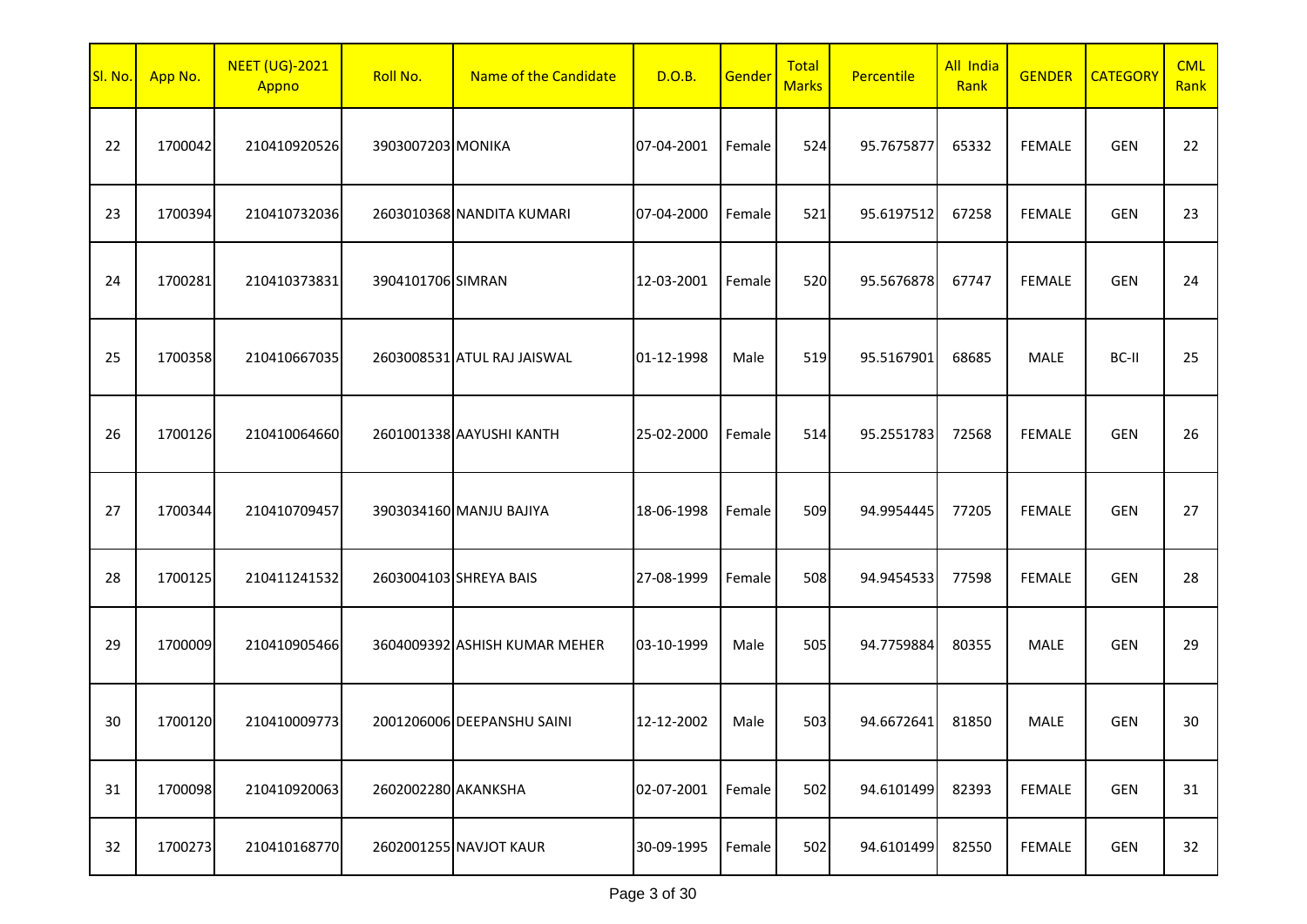| SI. No. | App No. | <b>NEET (UG)-2021</b><br>Appno | Roll No. | Name of the Candidate         | D.O.B.              | Gender | <b>Total</b><br><b>Marks</b> | Percentile | All India<br>Rank | <b>GENDER</b> | <b>CATEGORY</b> | <b>CML</b><br>Rank |
|---------|---------|--------------------------------|----------|-------------------------------|---------------------|--------|------------------------------|------------|-------------------|---------------|-----------------|--------------------|
| 33      | 1700328 | 210410755338                   |          | 2603015005 LOVELY VERMA       | 19-05-2002          | Female | 500                          | 94.4937845 | 84499             | <b>FEMALE</b> | BC-II           | 33                 |
| 34      | 1700279 | 210410487260                   |          | 2602001207 UJJWAL KANTI PAUL  | 27-03-1997          | Male   | 497                          | 94.3252262 | 86911             | <b>MALE</b>   | BC-I            | 34                 |
| 35      | 1700036 | 210410500940                   |          | 2001202505 KALYANI SINHA      | 17-04-2002          | Female | 497                          | 94.3252262 | 87200             | <b>FEMALE</b> | GEN             | 35                 |
| 36      | 1700087 | 210410750649                   |          | 2604003652 MANVI KUMARI       | 07-08-1999          | Female | 495                          | 94.2083427 | 89059             | <b>FEMALE</b> | <b>GEN</b>      | 36                 |
| 37      | 1700237 | 210410052048                   |          | 2118024184 ASHMITA OJHA       | 27-08-2002          | Female | 494                          | 94.1548547 | 89765             | <b>FEMALE</b> | GEN             | 37                 |
| 38      | 1700154 | 210410060662                   |          | 4604001908 ARCHITA BANERJEE   | 04-10-2002          | Female | 490                          | 93.9136409 | 93291             | <b>FEMALE</b> | <b>GEN</b>      | 38                 |
| 39      | 1700274 | 210410722905                   |          | 3903004038 RUPESH KUMAR VERMA | 12-06-2001          | Male   | 489                          | 93.8561381 | 94650             | <b>MALE</b>   | <b>GEN</b>      | 39                 |
| 40      | 1700267 | 210410472021                   |          | 4608003633 MEHADI HASAN MOLLA | 03-05-2000          | Male   | 487                          | 93.7382833 | 95972             | <b>MALE</b>   | <b>GEN</b>      | 40                 |
| 41      | 1700336 | 210410060504                   |          | 2603006482 ASHISH KUMAR ROY   | 20-11-1998          | Male   | 487                          | 93.7382833 | 96053             | <b>MALE</b>   | <b>GEN</b>      | 41                 |
| 42      | 1700068 | 210410250906                   |          | 3901004310 ABHILASHA GAUR     | 04-01-2002   Female |        | 486                          | 93.677737  | 97348             | <b>FEMALE</b> | <b>GEN</b>      | 42                 |
| 43      | 1700346 | 210410660233                   |          | 3903219378 KAMLESH HARITWAL   | 15-05-1999          | Male   | 484                          | 93.5493271 | 98756             | MALE          | GEN             | 43                 |
| 44      | 1700277 | 210410294558                   |          | 2001219261 SHAURYA BHAGAT     | 19-12-2002          | Male   | 484                          | 93.5493271 | 98914             | <b>MALE</b>   | GEN             | 44                 |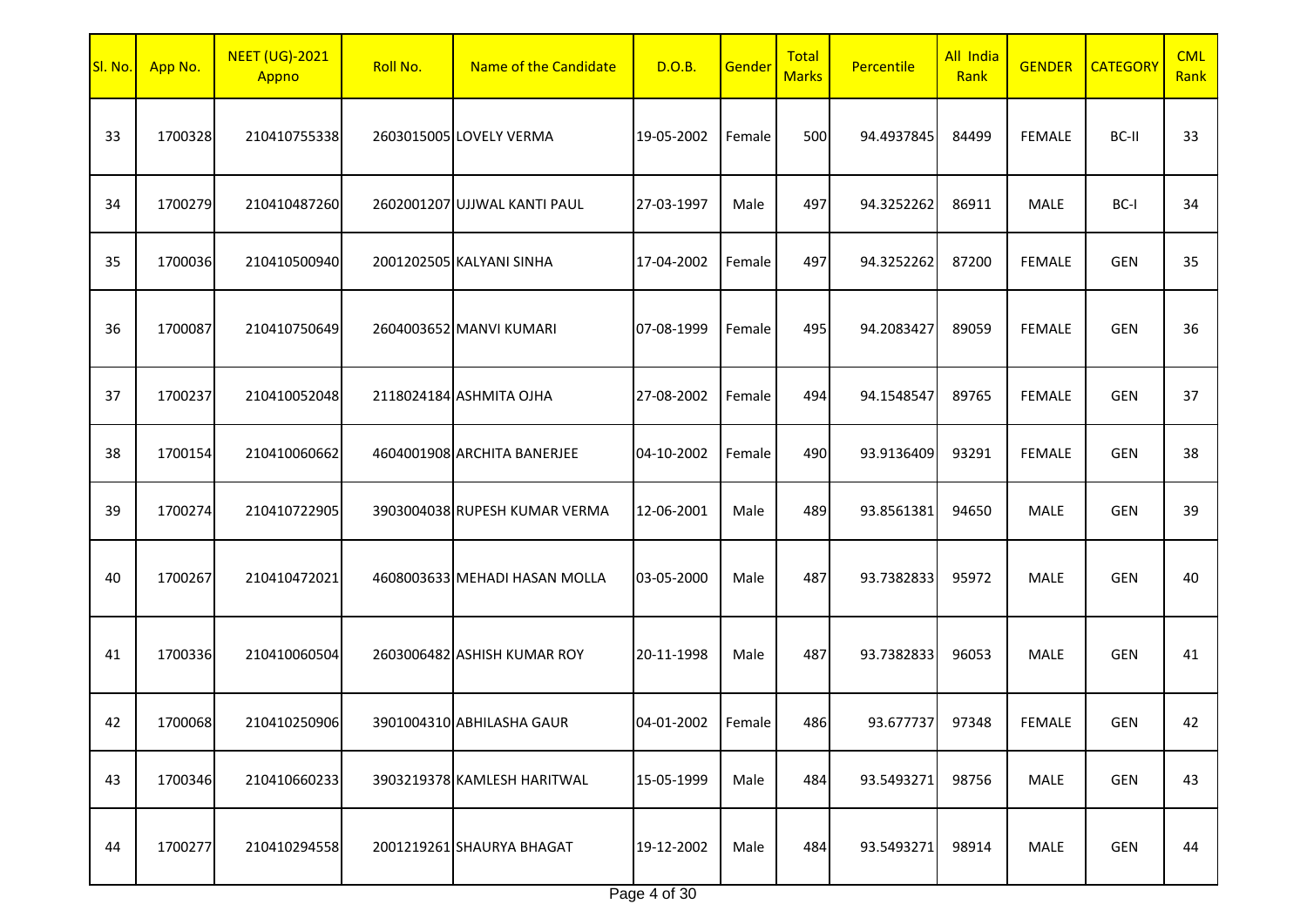| SI. No. | App No. | <b>NEET (UG)-2021</b><br>Appno | <b>Roll No.</b>      | Name of the Candidate             | D.O.B.                     | Gender | Total<br><b>Marks</b> | Percentile | All India<br>Rank | <b>GENDER</b> | <b>CATEGORY</b> | <b>CML</b><br>Rank |
|---------|---------|--------------------------------|----------------------|-----------------------------------|----------------------------|--------|-----------------------|------------|-------------------|---------------|-----------------|--------------------|
| 45      | 1700214 | 210411164960                   | 3904101345           | KHUSHWANT SINGH<br><b>RATHORE</b> | 18-01-2000                 | Male   | 482                   | 93.4302419 | 101071            | MALE          | <b>GEN</b>      | 45                 |
| 46      | 1700251 | 210410374101                   |                      | 2602001336 PRAKASH PRADHAN        | 10-07-1997                 | Male   | 479                   | 93.2464661 | 103701            | MALE          | BC-I            | 46                 |
| 47      | 1700247 | 210410551551                   |                      | 2603003026 ADITYA ARYA            | 11-11-2002                 | Male   | 476                   | 93.0608772 | 106979            | <b>MALE</b>   | BC-I            | 47                 |
| 48      | 1700330 | 210410067790                   |                      | 3604002057 MOTI MITRA             | 05-10-1998                 | Male   | 473                   | 92.8661577 | 109877            | <b>MALE</b>   | <b>GEN</b>      | 48                 |
| 49      | 1700170 | 210410126033                   |                      | 1501002541 SANSKRITI CHANDEL      | 12-03-2001                 | Female | 470                   | 92.6677472 | 112607            | <b>FEMALE</b> | <b>GEN</b>      | 49                 |
| 50      | 1700049 | 210410427459                   |                      | 2603020273 ARFIYA SHABNAM         | 05-02-2002                 | Female | 469                   | 92.6056468 | 113511            | <b>FEMALE</b> | BC-I            | 50                 |
| 51      | 1700269 | 210410285410                   |                      | 2602001045 TANISHA JHA            | 28-01-2000                 | Female | 469                   | 92.6056468 | 113532            | <b>FEMALE</b> | <b>GEN</b>      | 51                 |
| 52      | 1700116 | 210410955822                   |                      | 2603004039 DIKSHANT SHASHIDHAR    | 26-07-2000                 | Male   | 466                   | 92.4146832 | 116849            | MALE          | <b>GEN</b>      | 52                 |
| 53      | 1700180 | 210410022662                   | 3905004217 TANUSHREE |                                   | 10-09-1999                 | Female | 465                   | 92.34669   | 117198            | <b>FEMALE</b> | <b>GEN</b>      | 53                 |
| 54      | 1700396 | 210410489503                   |                      | 4604002076 OLIVIYA BANERJEE       | 02-06-2003                 | Female | 463                   | 92.2143947 | 119447            | <b>FEMALE</b> | <b>GEN</b>      | 54                 |
| 55      | 1700155 | 210410260776                   |                      | 2601005230 NAZNEEN HABIB          | 05-11-1999                 | Female | 463                   | 92.2143947 | 119771            | <b>FEMALE</b> | <b>GEN</b>      | 55                 |
| 56      | 1700221 | 210410413100                   |                      | 2602001005 MUSARRAT KHATOON       | 27-12-2003<br>Page 5 of 30 | Female | 460                   | 92.0127465 | 123090            | <b>FEMALE</b> | BC-I            | 56                 |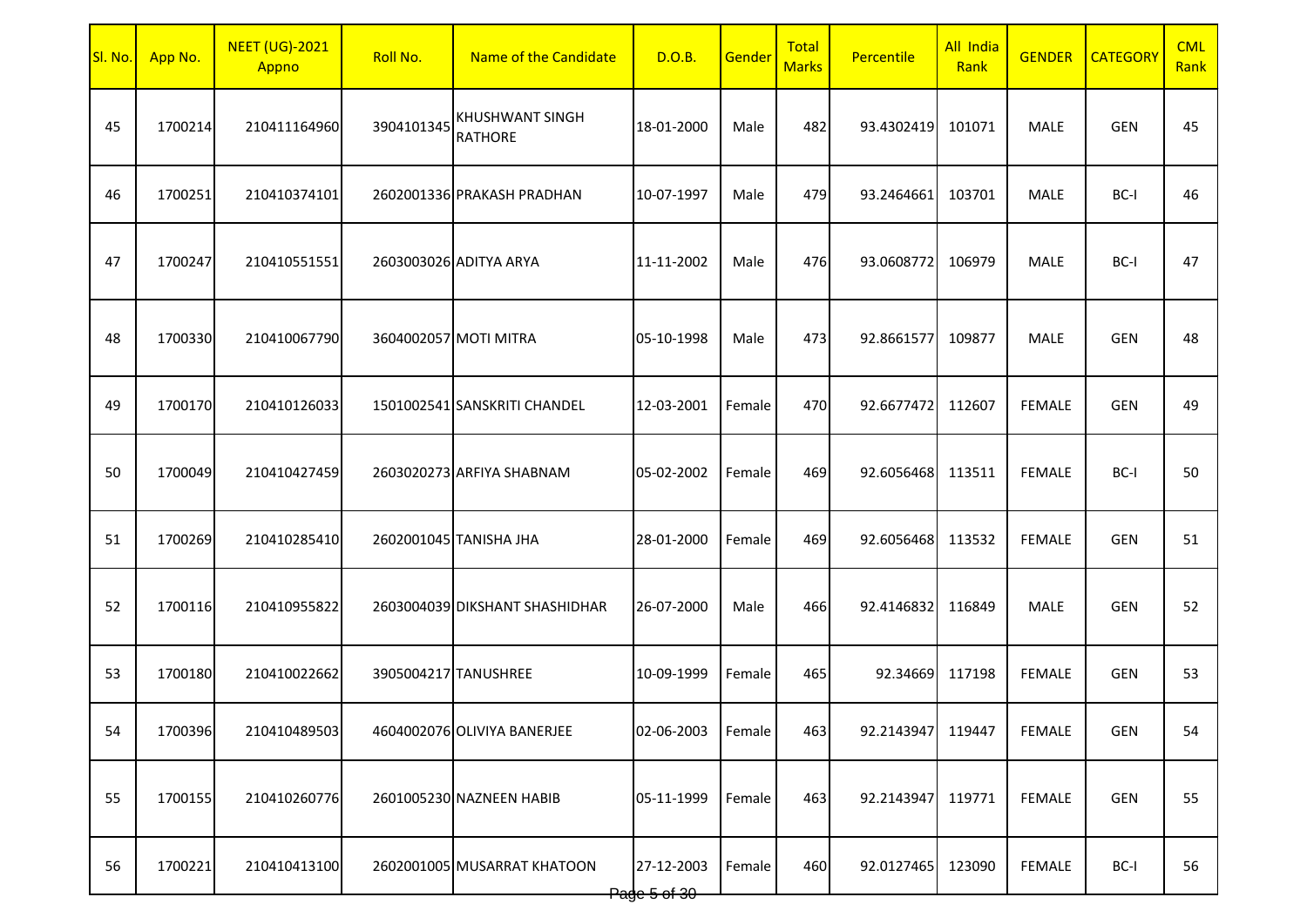| SI. No. | App No. | <b>NEET (UG)-2021</b><br>Appno | Roll No.              | Name of the Candidate        | D.O.B.                     | Gender | <b>Total</b><br><b>Marks</b> | Percentile        | <b>All India</b><br>Rank | <b>GENDER</b> | <b>CATEGORY</b> | <b>CML</b><br>Rank |
|---------|---------|--------------------------------|-----------------------|------------------------------|----------------------------|--------|------------------------------|-------------------|--------------------------|---------------|-----------------|--------------------|
| 57      | 1700263 | 210410687547                   |                       | 2603013075 CHIRAG SANKRITYAN | 31-01-2002                 | Male   | 457                          | 91.8125228        | 126302                   | MALE          | <b>GEN</b>      | 57                 |
| 58      | 1700390 | 210410294817                   |                       | 1502315053 SHRUTI PRIYA      | 07-07-2000                 | Female | 456                          | 91.742587         | 127394                   | <b>FEMALE</b> | <b>GEN</b>      | 58                 |
| 59      | 1700272 | 210410248886                   |                       | 2702020370 AISHWARYA S       | 22-05-2001                 | Female | 455                          | 91.6721331        | 127597                   | <b>FEMALE</b> | GEN             | 59                 |
| 60      | 1700224 | 210410027363                   |                       | 2602002292 SHASHANK ARYAN    | 17-03-2003                 | Male   | 455                          | 91.6721331        | 128439                   | <b>MALE</b>   | <b>GEN</b>      | 60                 |
| 61      | 1700392 | 210410763401                   | 4608003371 VINDYA ROY |                              | 17-08-1999                 | Female | 453                          | 91.5335566        | 130029                   | <b>FEMALE</b> | <b>GEN</b>      | 61                 |
| 62      | 1700369 | 210411408997                   |                       | 1502234278 SHWETA SUMAN      | 15-06-1998                 | Female | 451                          | 91.397894         | 132404                   | <b>FEMALE</b> | GEN             | 62                 |
| 63      | 1700325 | 210410050793                   |                       | 4608005685 ASHESHA BHUNIA    | 06-07-2002                 | Female | 443                          | 90.8369828        | 141276                   | <b>FEMALE</b> | GEN             | 63                 |
| 64      | 1700393 | 210410733534                   | 2601003279 NANDINI    |                              | 16-03-1999                 | Female | 442                          | 90.7658814        | 141638                   | <b>FEMALE</b> | <b>GEN</b>      | 64                 |
| 65      | 1700212 | 210410002534                   |                       | 2602002534 ABHIRUP DAS       | 10-12-2002                 | Male   | 441                          | 90.6905061        | 143501                   | MALE          | <b>GEN</b>      | 65                 |
| 66      | 1700006 | 210411365641                   | 3111103487 HUMANE     | <b>UTKARSH NARENDRA</b>      | 04-10-2001                 | Male   | 440                          | 90.6161022 143992 |                          | MALE          | GEN             | 66                 |
| 67      | 1700184 | 210410066127                   |                       | 3003010264 SANSKAR MUNAT     | 12-09-2000                 | Male   | 439                          | 90.5432524        | 145594                   | <b>MALE</b>   | GEN             | 67                 |
| 68      | 1700408 | 210410455642                   |                       | 2603004205 SAUMYA PRASAD     | 03-02-2002<br>Page 6 of 30 | Female | 436                          | 90.3303367        | 149167                   | <b>FEMALE</b> | <b>GEN</b>      | 68                 |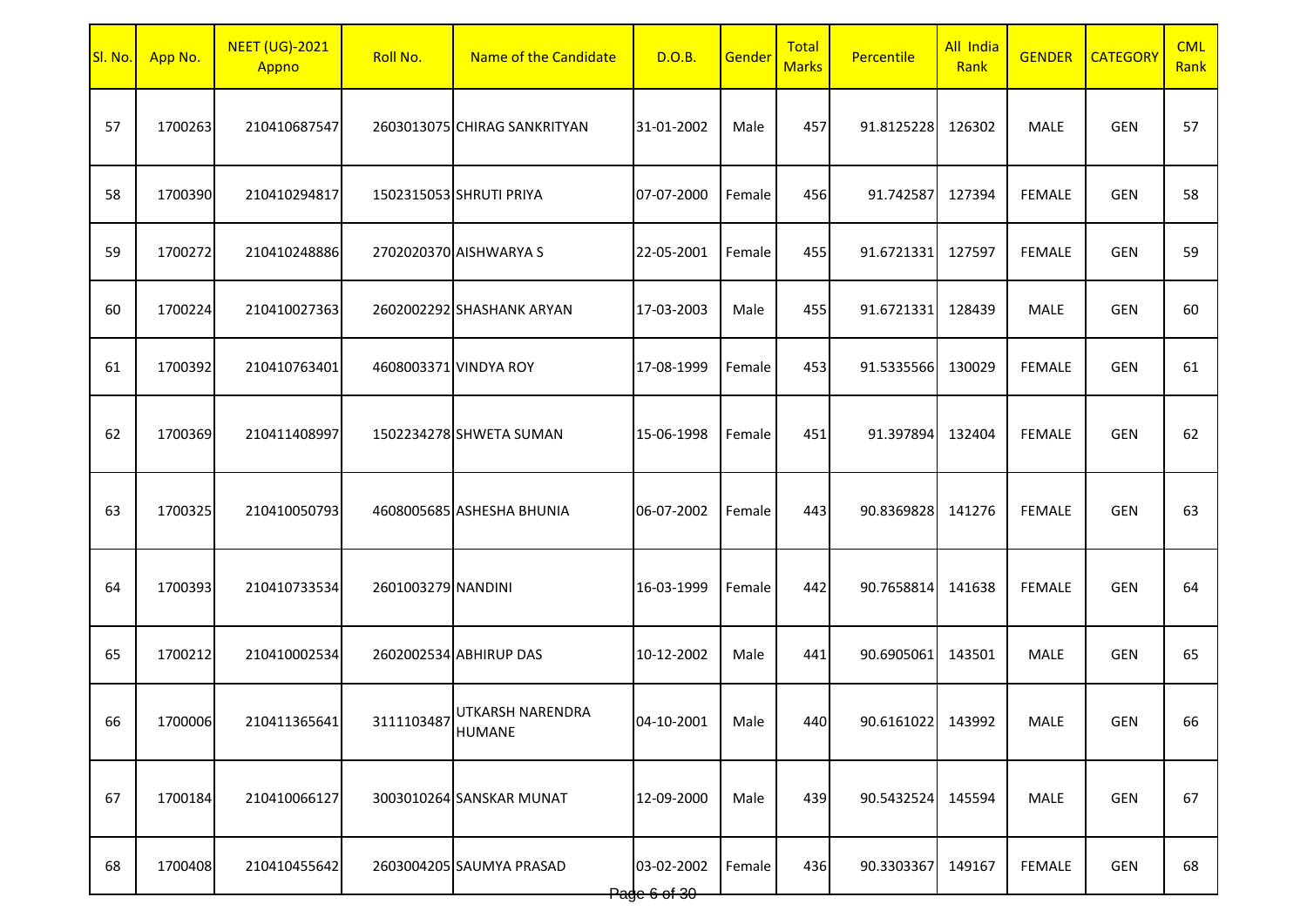| SI. No. | App No. | <b>NEET (UG)-2021</b><br>Appno | Roll No.          | Name of the Candidate             | D.O.B.     | Gender | Total<br><b>Marks</b> | Percentile        | All India<br>Rank | <b>GENDER</b> | <b>CATEGORY</b> | <b>CML</b><br>Rank |
|---------|---------|--------------------------------|-------------------|-----------------------------------|------------|--------|-----------------------|-------------------|-------------------|---------------|-----------------|--------------------|
| 69      | 1700134 | 210410030663                   |                   | 2603006094 SHIVESH PANDEY         | 31-12-1999 | Male   | 433                   | 90.1100388        | 152313            | MALE          | GEN             | 69                 |
| 70      | 1700319 | 210410053008                   | 3122010015        | SURYAWANSHI DIVYA<br><b>VIKAS</b> | 09-06-2001 | Female | 428                   | 89.7378896        | 158156            | <b>FEMALE</b> | GEN             | 70                 |
| 71      | 1700236 | 210410468761                   |                   | 3110001254 KHOOSHIE SINHA         | 02-05-2002 | Female | 424                   | 89.4372951        | 162322            | <b>FEMALE</b> | GEN             | 71                 |
| 72      | 1700076 | 210410763112                   |                   | 4606008235 ARITRA KUMAR JANA      | 23-02-2000 | Male   | 421                   | 89.2026863        | 166010            | MALE          | GEN             | 72                 |
| 73      | 1700397 | 210410351329                   |                   | 4602004309 SUTRIPTA GORAI         | 09-06-2003 | Female | 418                   | 88.9647103        | 170012            | <b>FEMALE</b> | GEN             | 73                 |
| 74      | 1700143 | 210410493170                   | 3114001394        | ARYA YASHWANT<br>BHANDARE         | 29-08-2002 | Female | 417                   | 88.886421         | 171034            | <b>FEMALE</b> | <b>GEN</b>      | 74                 |
| 75      | 1700244 | 210410952083                   |                   | 3104105048 GAIKWAD VIJAY VILAS    | 23-02-1999 | Male   | 416                   | 88.8071604        | 172287            | MALE          | GEN             | 75                 |
| 76      | 1700307 | 210411278303                   |                   | 4411005602 ARCHANA SHARMA         | 30-12-1998 | Female | 414                   | 88.6409333        | 174972            | <b>FEMALE</b> | <b>GEN</b>      | 76                 |
| 77      | 1700071 | 210411535696                   | 1703008265        | MUHAMMAD KASHIF<br><b>KHAN</b>    | 31-08-2000 | Male   | 413                   | 88.5634859        | 176121            | MALE          | GEN             | 77                 |
| 78      | 1700347 | 210410256443                   |                   | 2604002051 SHIVMONA SHEKHAR       | 02-04-1997 | Female | 411                   | 88.4071663 178035 |                   | <b>FEMALE</b> | BC-I            | 78                 |
| 79      | 1700213 | 210410236692                   | 2601002458 DIKSHA |                                   | 10-08-2002 | Female | 408                   | 88.16265 182413   |                   | <b>FEMALE</b> | GEN             | 79                 |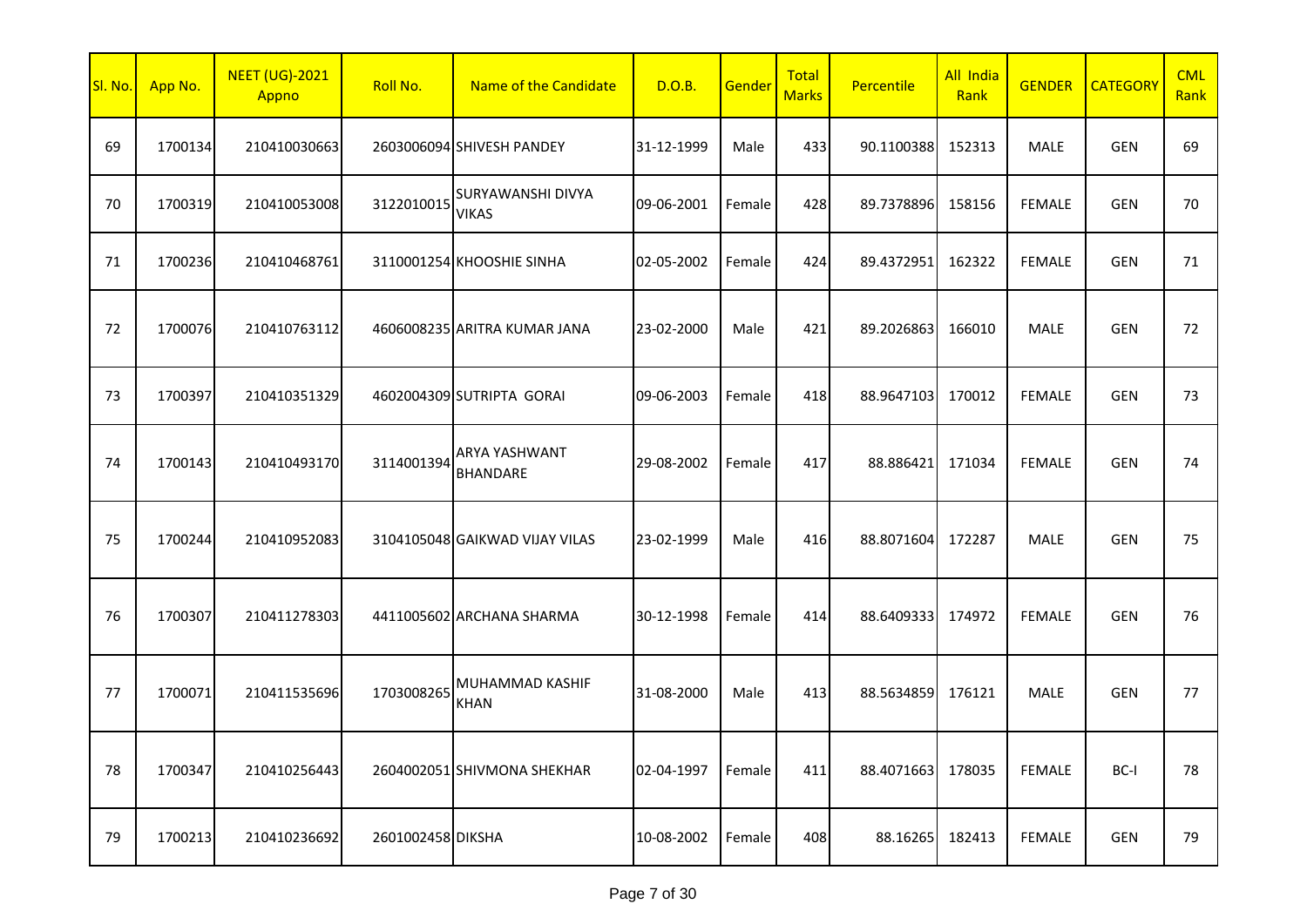| SI. No. | App No. | <b>NEET (UG)-2021</b><br>Appno | Roll No.          | Name of the Candidate                        | D.O.B.     | Gender | <b>Total</b><br><b>Marks</b> | Percentile | All India<br>Rank | <b>GENDER</b> | <b>CATEGORY</b> | <b>CML</b><br>Rank |
|---------|---------|--------------------------------|-------------------|----------------------------------------------|------------|--------|------------------------------|------------|-------------------|---------------|-----------------|--------------------|
| 80      | 1700073 | 210410516151                   |                   | 1206003472 UPPU TARUN VENKATA SAI 31-03-2002 |            | Male   | 407                          | 88.0836484 | 183349            | MALE          | <b>GEN</b>      | 80                 |
| 81      | 1700166 | 210410040700                   |                   | 2603001081 BIPASHA KUMARI                    | 21-02-2001 | Female | 405                          | 87.9124999 | 185852            | <b>FEMALE</b> | BC-II           | 81                 |
| 82      | 1700182 | 210410186663                   |                   | 2603006103 SHRUTI SNEHA                      | 20-05-2001 | Female | 404                          | 87.8279941 | 187175            | <b>FEMALE</b> | <b>GEN</b>      | 82                 |
| 83      | 1700352 | 210410694142                   |                   | 2604001555 SANIA SHAKEEL                     | 03-01-2001 | Female | 399                          | 87.4178335 | 193705            | <b>FEMALE</b> | BC-I            | 83                 |
| 84      | 1700383 | 210410951265                   |                   | 1502213387 SWATI SUDHA                       | 13-05-2000 | Female | 398                          | 87.3330039 | 195017            | <b>FEMALE</b> | <b>GEN</b>      | 84                 |
| 85      | 1700308 | 210410806486                   | 3115023045        | <b>GOMARE SAINATH</b><br>PANDURANG           | 02-04-1996 | Male   | 398                          | 87.3330039 | 195111            | MALE          | <b>GEN</b>      | 85                 |
| 86      | 1700206 | 210410182104                   | 2603006447 PRACHI |                                              | 31-05-1999 | Female | 397                          | 87.2504408 | 196380            | <b>FEMALE</b> | <b>GEN</b>      | 86                 |
| 87      | 1700229 | 210411285007                   | 2603012132 RITIKA |                                              | 03-02-2001 | Female | 382                          | 85.9561748 | 215627            | <b>FEMALE</b> | <b>GEN</b>      | 87                 |
| 88      | 1700112 | 210410094372                   |                   | 1502307229 NAZIA PRAVEEN                     | 18-01-1998 | Female | 379                          | 85.6823243 | 219834            | <b>FEMALE</b> | BC-I            | 88                 |
| 89      | 1700311 | 210410589826                   |                   | 1506003080 KUMAR SHANU                       | 08-09-2002 | Male   | 379                          | 85.6823243 | 220508            | MALE          | <b>GEN</b>      | 89                 |
| 90      | 1700057 | 210410473111                   |                   | 2601001544 GAURAV RANJAN                     | 30-09-2001 | Male   | 377                          | 85.5054126 | 223407            | MALE          | <b>GEN</b>      | 90                 |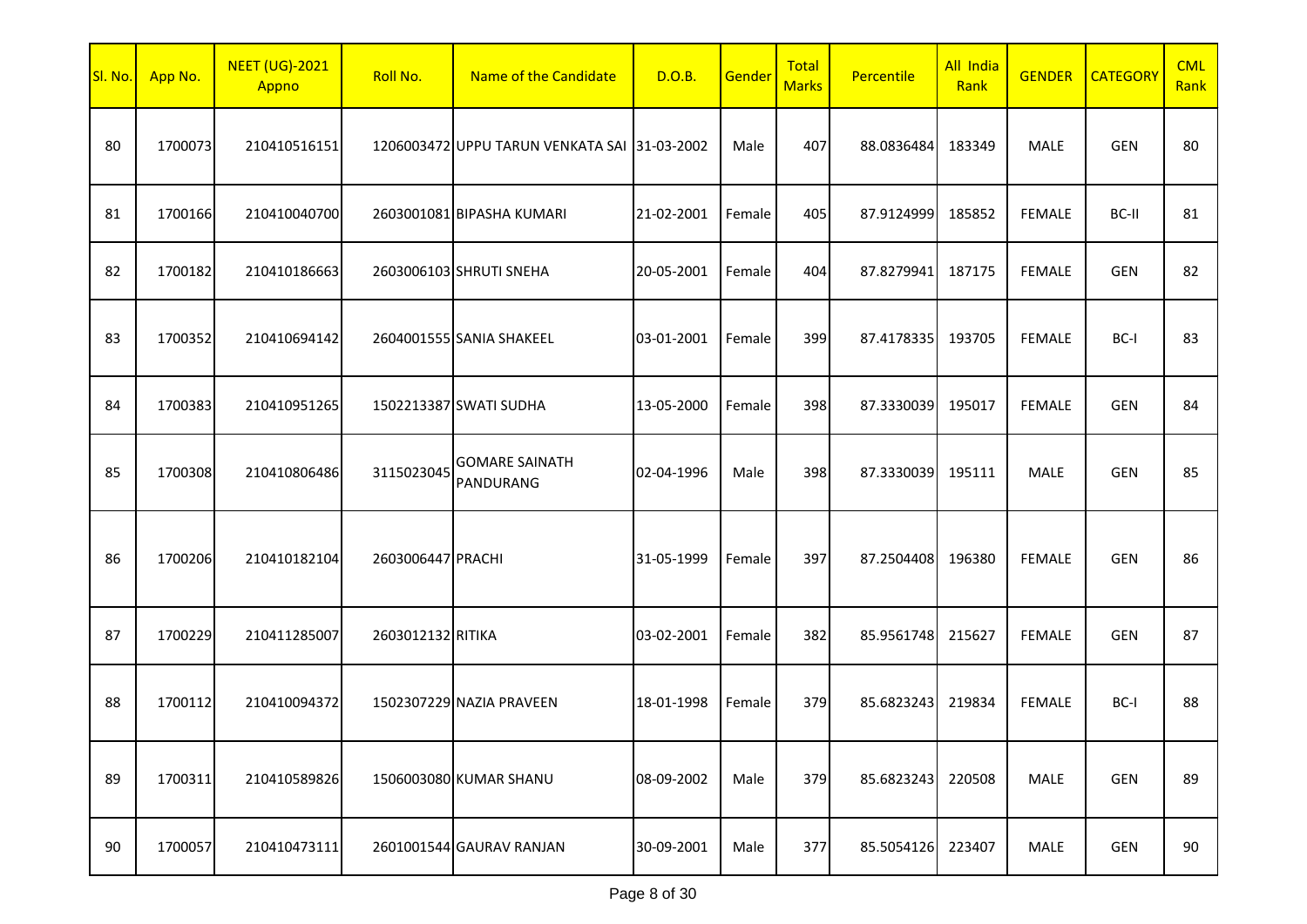| SI. No. | App No. | <b>NEET (UG)-2021</b><br>Appno | Roll No.               | Name of the Candidate              | D.O.B.                     | Gender | <b>Total</b><br><b>Marks</b> | Percentile        | <b>All India</b><br>Rank | <b>GENDER</b> | <b>CATEGORY</b> | <b>CML</b><br>Rank |
|---------|---------|--------------------------------|------------------------|------------------------------------|----------------------------|--------|------------------------------|-------------------|--------------------------|---------------|-----------------|--------------------|
| 91      | 1700294 | 210410653954                   |                        | 3122005176 MORE VEDANT BHIMRAO     | 19-12-2002                 | Male   | 375                          | 85.3198236        | 226221                   | <b>MALE</b>   | <b>GEN</b>      | 91                 |
| 92      | 1700315 | 210410288863                   |                        | 4408106387 SHRUTI DAYAL            | 14-12-1999                 | Female | 374                          | 85.2298136        | 226941                   | <b>FEMALE</b> | <b>GEN</b>      | 92                 |
| 93      | 1700132 | 210410677141                   |                        | 2603002603 CHANDANI KUMARI         | 15-10-1996                 | Female | 374                          | 85.2298136        | 227142                   | <b>FEMALE</b> | <b>SC</b>       | 93                 |
| 94      | 1700121 | 210410241149                   |                        | 2604003640 ASHA KUMARI             | 21-08-2000                 | Female | 373                          | 85.1388971        | 228634                   | <b>FEMALE</b> | BC-II           | 94                 |
| 95      | 1700326 | 210410228625                   |                        | 2603008485 KAMAL KHAN              | 07-01-2001                 | Male   | 371                          | 84.954668         | 231076                   | <b>MALE</b>   | GEN             | 95                 |
| 96      | 1700106 | 210410493406                   |                        | 1502214420 ANUSHKA VERMA           | 01-10-2003                 | Female | 367                          | 84.578763         | 237866                   | <b>FEMALE</b> | BC-II           | 96                 |
| 97      | 1700046 | 210410179431                   |                        | 1502004057 KIRTI KRISHNA NANDAN    | 16-04-1999                 | Female | 367                          | 84.578763         | 237994                   | <b>FEMALE</b> | <b>GEN</b>      | 97                 |
| 98      | 1700103 | 210410154600                   | 1501001035 SAHIL SINHA |                                    | 03-10-2003                 | Male   | 363                          | 84.1988431        | 243764                   | <b>MALE</b>   | <b>GEN</b>      | 98                 |
| 99      | 1700334 | 210411461061                   | 3110001112             | KHAN NABIULLAH<br><b>MAHBULLAH</b> | 16-01-2000                 | Male   | 362                          | 84.1026813        | 245239                   | MALE          | <b>GEN</b>      | 99                 |
| 100     | 1700003 | 210410400302                   |                        | 2603003511 MAMTA RANI              | 22-08-2002   Female        |        | 361                          | 84.0080737 245989 |                          | <b>FEMALE</b> | BC-I            | 100                |
| 101     | 1700249 | 210410023031                   |                        | 2601001659 SOUVIK GOSWAMI          | 11-09-2002                 | Male   | 360                          | 83.9097103        | 247784                   | <b>MALE</b>   | GEN             | 101                |
| 102     | 1700227 | 210410210603                   |                        | 3604004477 ABINASH PRASAD SAHOO    | 11-06-2001<br>Page 9 of 30 | Male   | 359                          | 83.8193765        | 249581                   | <b>MALE</b>   | GEN             | 102                |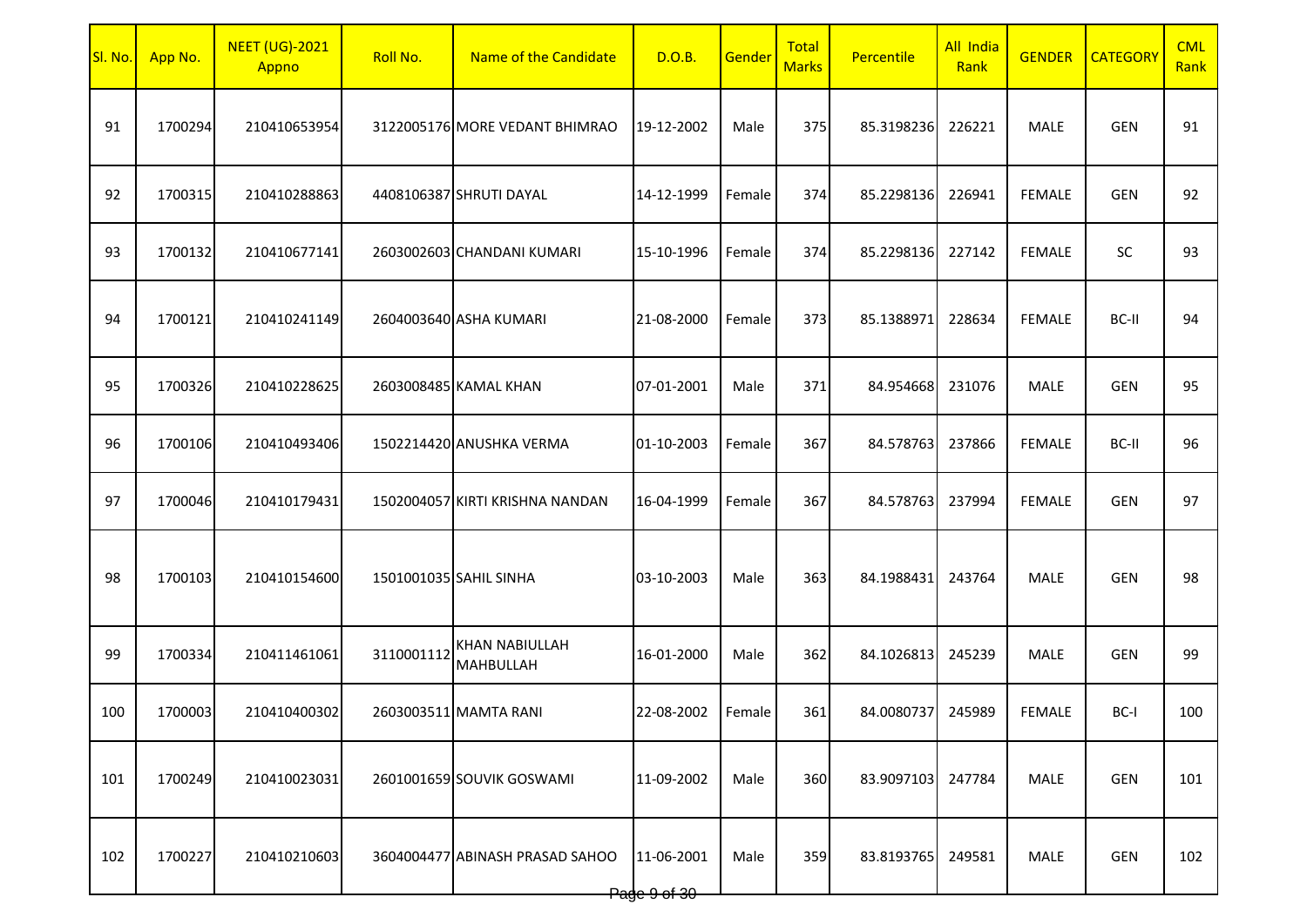| SI. No. | App No. | <b>NEET (UG)-2021</b><br>Appno | Roll No.   | Name of the Candidate                       | D.O.B.        | Gender | <b>Total</b><br><b>Marks</b> | Percentile | All India<br>Rank | <b>GENDER</b> | <b>CATEGORY</b> | <b>CML</b><br>Rank |
|---------|---------|--------------------------------|------------|---------------------------------------------|---------------|--------|------------------------------|------------|-------------------|---------------|-----------------|--------------------|
| 103     | 1700165 | 210410762452                   |            | 1503014186 DINESH KUMAR SINGH               | 25-12-1987    | Male   | 358                          | 83.7234738 | 250515            | MALE          | <b>GEN</b>      | 103                |
| 104     | 1700378 | 210410610630                   |            | 2601001171 SIMRAN MAHATO                    | 18-06-2002    | Female | 358                          | 83.7234738 | 250724            | <b>FEMALE</b> | BC-I            | 104                |
| 105     | 1700309 | 210410805529                   | 3111029240 | <b>LENGURE TANMAY</b><br>PRASHANT           | 22-07-2002    | Male   | 354                          | 83.3388267 | 256070            | MALE          | <b>GEN</b>      | 105                |
| 106     | 1700023 | 210410513215                   | 2602002801 | <b>BRISHAV VEDANSH</b><br><b>KAASHYAP</b>   | 30-08-2000    | Male   | 353                          | 83.2470036 | 257969            | MALE          | <b>GEN</b>      | 106                |
| 107     | 1700190 | 210410695343                   |            | 2601002700 ADITI BHARTI                     | 25-03-2002    | Female | 348                          | 82.7511068 | 265396            | <b>FEMALE</b> | <b>GEN</b>      | 107                |
| 108     | 1700140 | 210410265250                   |            | 3111101430 YASH TEMBHARE                    | 04-07-2003    | Male   | 342                          | 82.1499178 | 274887            | MALE          | <b>GEN</b>      | 108                |
| 109     | 1700406 | 210411354396                   |            | 2602003392 AMISHA KUMARI                    | 10-09-2001    | Female | 340                          | 81.9421825 | 278209            | <b>FEMALE</b> | <b>GEN</b>      | 109                |
| 110     | 1700141 | 210411254321                   |            | 3903001343 SHAHISTA BANO                    | 16-04-2002    | Female | 340                          | 81.9421825 | 278467            | <b>FEMALE</b> | <b>GEN</b>      | 110                |
| 111     | 1700074 | 210410505545                   |            | 4608125069 FARHAD KAYAL                     | 27-06-1998    | Male   | 339                          | 81.8419412 | 280206            | MALE          | <b>GEN</b>      | 111                |
| 112     | 1700145 | 210410717870                   |            | 2603002023 MAYURI SUSHANT                   | 11-03-2001    | Female | 338                          | 81.7481106 | 281057            | <b>FEMALE</b> | SC              | 112                |
| 113     | 1700322 | 210411490995                   |            | 4201010021 SORAKAYALA HRUSHIKESH 05-03-2004 | Page 10 of 30 | Male   | 336                          | 81.5506714 | 283439            | MALE          | <b>GEN</b>      | 113                |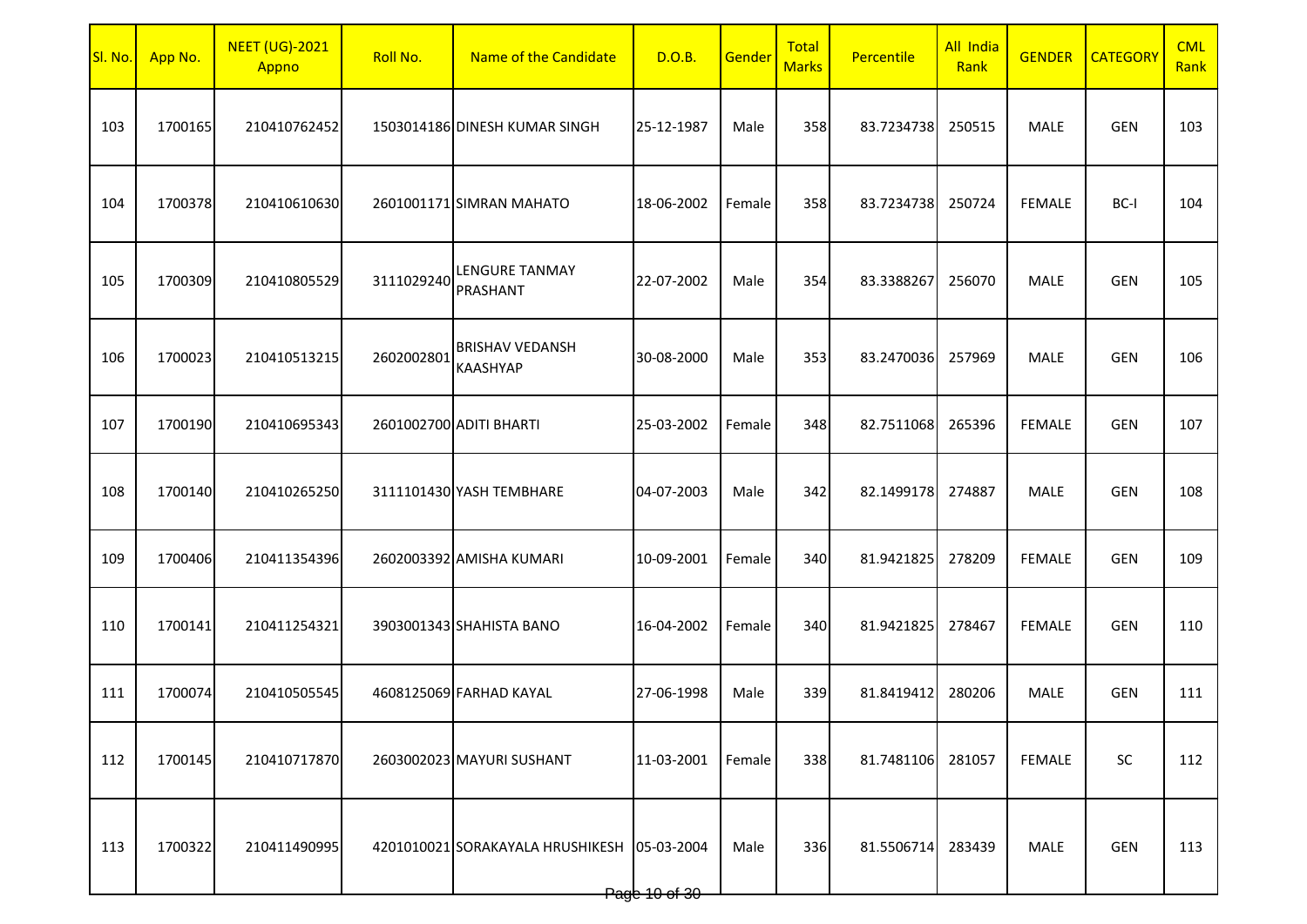| SI. No. | App No. | <b>NEET (UG)-2021</b><br>Appno | Roll No. | Name of the Candidate        | D.O.B.     | Gender | Total<br><b>Marks</b> | Percentile | <b>All India</b><br>Rank | <b>GENDER</b> | <b>CATEGORY</b> | <b>CML</b><br>Rank |
|---------|---------|--------------------------------|----------|------------------------------|------------|--------|-----------------------|------------|--------------------------|---------------|-----------------|--------------------|
| 114     | 1700231 | 210410698829                   |          | 1502015286 RAKHSHAN HAIDER   | 26-11-1999 | Female | 336                   | 81.5506714 | 283752                   | <b>FEMALE</b> | <b>GEN</b>      | 114                |
| 115     | 1700101 | 210410292285                   |          | 3610003015 SEENAAT HUSSAIN   | 26-01-2003 | Female | 336                   | 81.5506714 | 284396                   | <b>FEMALE</b> | <b>GEN</b>      | 115                |
| 116     | 1700376 | 210410644568                   |          | 3905108258 SAURABH RAI       | 09-02-2001 | Male   | 335                   | 81.4356011 | 284990                   | <b>MALE</b>   | <b>GEN</b>      | 116                |
| 117     | 1700105 | 210410501026                   |          | 2604002688 SNEH SHASHI       | 27-11-1996 | Female | 334                   | 81.3361368 | 286702                   | <b>FEMALE</b> | <b>GEN</b>      | 117                |
| 118     | 1700211 | 210411102588                   |          | 2601007205 GOURAV VISHAL     | 16-02-1998 | Male   | 334                   | 81.3361368 | 287889                   | MALE          | <b>GEN</b>      | 118                |
| 119     | 1700254 | 210410633618                   |          | 2603014277 ANKIT NISHANT     | 09-02-2001 | Male   | 331                   | 81.0217494 | 292896                   | MALE          | <b>GEN</b>      | 119                |
| 120     | 1700222 | 210410159604                   |          | 4404003345 ISHAN AMBASTHAA   | 23-12-2001 | Male   | 328                   | 80.7086571 | 296524                   | MALE          | <b>GEN</b>      | 120                |
| 121     | 1700092 | 210410419815                   |          | 3110009077 NOELLE SHAJI      | 01-09-2003 | Female | 328                   | 80.7086571 | 297758                   | <b>FEMALE</b> | <b>GEN</b>      | 121                |
| 122     | 1700335 | 210411204433                   |          | 2602002181 SHILPI KUMARI     | 10-10-1995 | Female | 325                   | 80.383067  | 301711                   | <b>FEMALE</b> | BC-I            | 122                |
| 123     | 1700235 | 210410768073                   |          | 1601004568 AYUSH KUMAR GUPTA | 02-12-2001 | Male   | 325                   | 80.383067  | 302911                   | <b>MALE</b>   | <b>GEN</b>      | 123                |
| 124     | 1700178 | 210410770902                   |          | 2601002049 ROSHAN KUMAR      | 01-07-2000 | Male   | 324                   | 80.2803649 | 304234                   | MALE          | <b>GEN</b>      | 124                |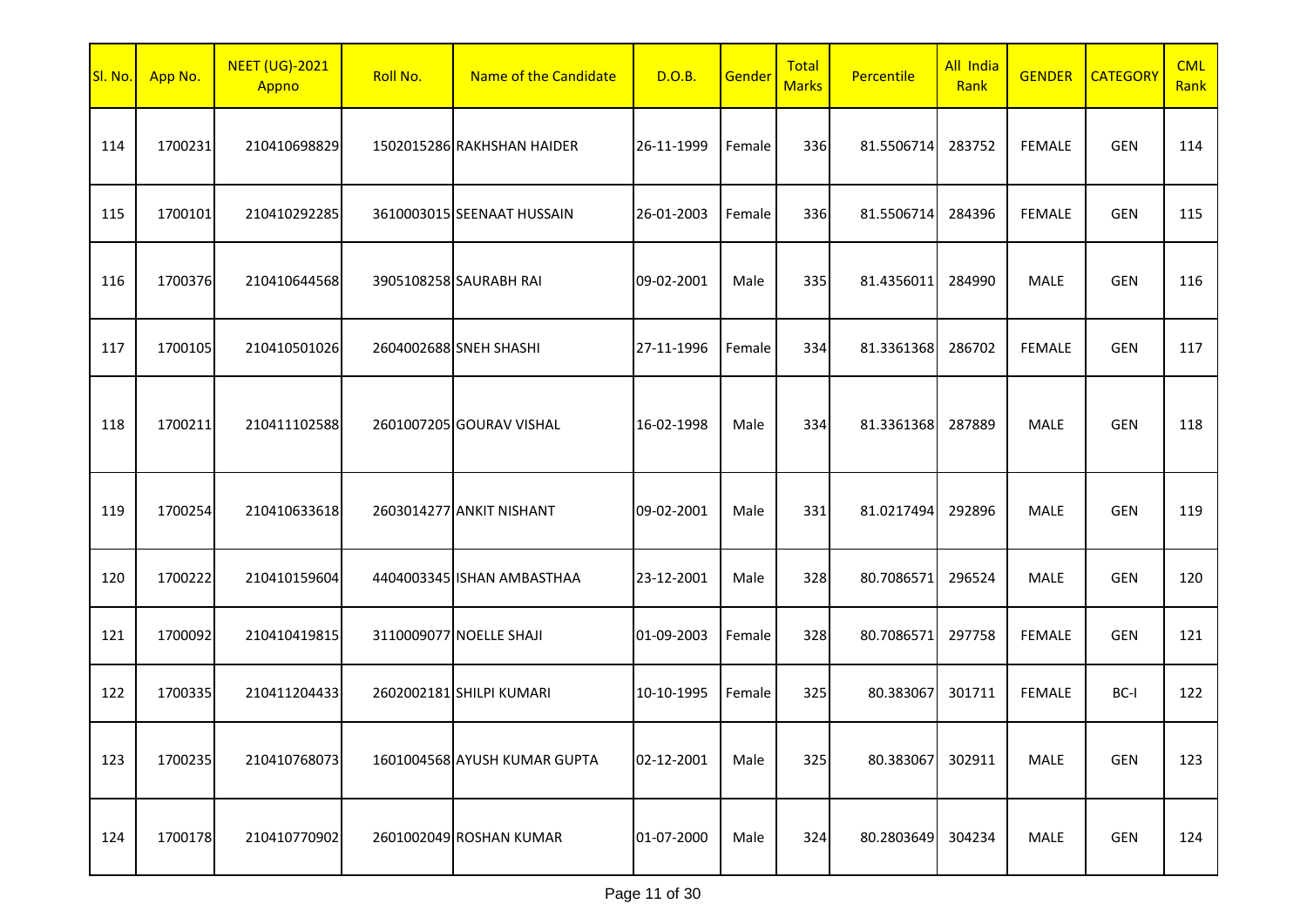| Page 12 of 30 |  |  |
|---------------|--|--|
|---------------|--|--|

| <mark>Sl. No.</mark> | App No. | <b>NEET (UG)-2021</b><br>Appno | Roll No.              | Name of the Candidate      | D.O.B.     | Gender | Total<br><b>Marks</b> | Percentile        | All India<br>Rank | <b>GENDER</b> | <b>CATEGORY</b> | <b>CML</b><br>Rank |
|----------------------|---------|--------------------------------|-----------------------|----------------------------|------------|--------|-----------------------|-------------------|-------------------|---------------|-----------------|--------------------|
| 125                  | 1700017 | 210410137845                   |                       | 2602002913 NEHA KUMARI     | 20-03-2001 | Female | 318                   | 79.6221264        | 313429            | <b>FEMALE</b> | <b>GEN</b>      | 125                |
| 126                  | 1700363 | 210410204860                   |                       | 2602001231 AMAN KUMAR      | 14-06-2003 | Male   | 317                   | 79.517676         | 316154            | <b>MALE</b>   | GEN             | 126                |
| 127                  | 1700147 | 210410547739                   |                       | 2604003633 SOURABH KUMAR   | 20-02-1998 | Male   | 315                   | 79.2892837        | 318217            | <b>MALE</b>   | <b>SC</b>       | 127                |
| 128                  | 1700163 | 210411404392                   | 2603005011 HRITIK RAJ |                            | 01-02-1999 | Male   | 313                   | 79.0748786        | 322157            | <b>MALE</b>   | <b>GEN</b>      | 128                |
| 129                  | 1700373 | 210411298539                   |                       | 2601008211 SRIJAN KALIA    | 01-03-2003 | Female | 313                   | 79.0748786        | 322233            | <b>FEMALE</b> | <b>GEN</b>      | 129                |
| 130                  | 1700128 | 210410793583                   |                       | 1502207049 NEHA KUMARI     | 03-02-2002 | Female | 313                   | 79.0748786        | 322984            | <b>FEMALE</b> | <b>GEN</b>      | 130                |
| 131                  | 1700225 | 210411231561                   |                       | 2602001554 SUCHORITA KUMAR | 30-11-2000 | Female | 312                   | 78.9648592        | 323332            | <b>FEMALE</b> | <b>GEN</b>      | 131                |
| 132                  | 1700402 | 210410371046                   |                       | 1502113139 SHIBA ASHRAF    | 20-12-2001 | Female | 311                   | 78.8559406        | 325586            | <b>FEMALE</b> | BC-I            | 132                |
| 133                  | 1700053 | 210410257143                   | 2302007110 DEVANSHU   |                            | 15-03-2002 | Male   | 310                   | 78.7354956 327234 |                   | <b>MALE</b>   | <b>GEN</b>      | 133                |
| 134                  | 1700168 | 210410836169                   | 2603017279 SAKSHI     |                            | 08-02-2002 | Female | 309                   | 78.626318         | 329334            | <b>FEMALE</b> | BC-II           | 134                |
| 135                  | 1700280 | 210410765189                   |                       | 1401009220 SUPREETI GHOSH  | 30-03-2002 | Female | 309                   | 78.626318         | 329881            | <b>FEMALE</b> | BC-II           | 135                |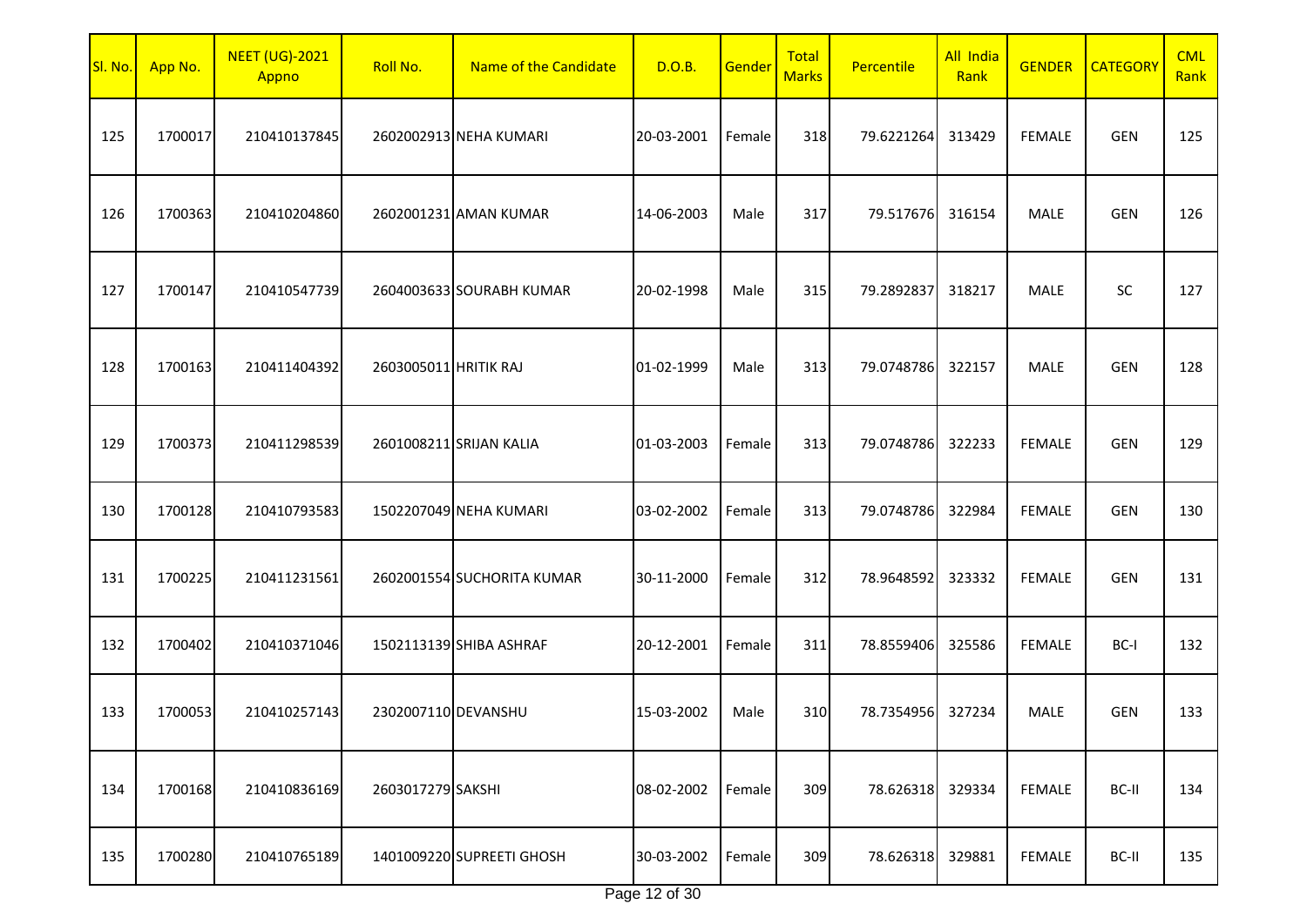| Sl. No. | App No. | <b>NEET (UG)-2021</b><br>Appno | Roll No.               | Name of the Candidate       | D.O.B.              | Gender | Total<br><b>Marks</b> | Percentile        | All India<br>Rank | <b>GENDER</b> | <b>CATEGORY</b> | <b>CML</b><br>Rank |
|---------|---------|--------------------------------|------------------------|-----------------------------|---------------------|--------|-----------------------|-------------------|-------------------|---------------|-----------------|--------------------|
| 136     | 1700256 | 210411155646                   |                        | 2603011074 SHURUTI KUMARI   | 18-02-2002          | Female | 308                   | 78.5144207        | 330082            | <b>FEMALE</b> | <b>ST</b>       | 136                |
| 137     | 1700005 | 210410461332                   | 2603004085 PRACHI      |                             | 17-09-2002          | Female | 307                   | 78.4029119        | 332045            | <b>FEMALE</b> | <b>GEN</b>      | 137                |
| 138     | 1700320 | 210410002978                   | 2001324021 RAJA        |                             | 05-12-2000          | Male   | 306                   | 78.2906261        | 335082            | <b>MALE</b>   | <b>GEN</b>      | 138                |
| 139     | 1700361 | 210411594269                   |                        | 4407011046 AFAQUE HUSSAIN   | 24-10-1997          | Male   | 305                   | 78.1654539        | 336403            | <b>MALE</b>   | <b>GEN</b>      | 139                |
| 140     | 1700012 | 210410364122                   |                        | 2603003689 RINKI KUMARI     | 21-02-2001          | Female | 304                   | 78.0577657        | 338454            | <b>FEMALE</b> | BC-II           | 140                |
| 141     | 1700367 | 210410283709                   |                        | 2603016229 MOHAMMAD DANISH  | 11-04-1998          | Male   | 303                   | 77.9490414        | 340313            | <b>MALE</b>   | BC-I            | 141                |
| 142     | 1700403 | 210410271216                   | 3004007203 SNEHIL RAI  |                             | 20-03-2003          | Male   | 302                   | 77.8335178        | 341651            | <b>MALE</b>   | GEN             | 142                |
| 143     | 1700146 | 210410039543                   |                        | 2603005496 SHUBHRA N PARIDA | 22-04-2001   Female |        | 301                   | 77.7176056 343776 |                   | FEMALE        | <b>GEN</b>      | 143                |
| 144     | 1700245 | 210411444950                   |                        | 3905112081 MD ADIB HASAN    | 01-12-1996          | Male   | 298                   | 77.3795177        | 348951            | MALE          | GEN             | 144                |
| 145     | 1700193 | 210411324040                   | 4405112196 JAVED JAFRI |                             | 13-05-1994          | Male   | 297                   | 77.2667786        | 349586            | MALE          | GEN             | 145                |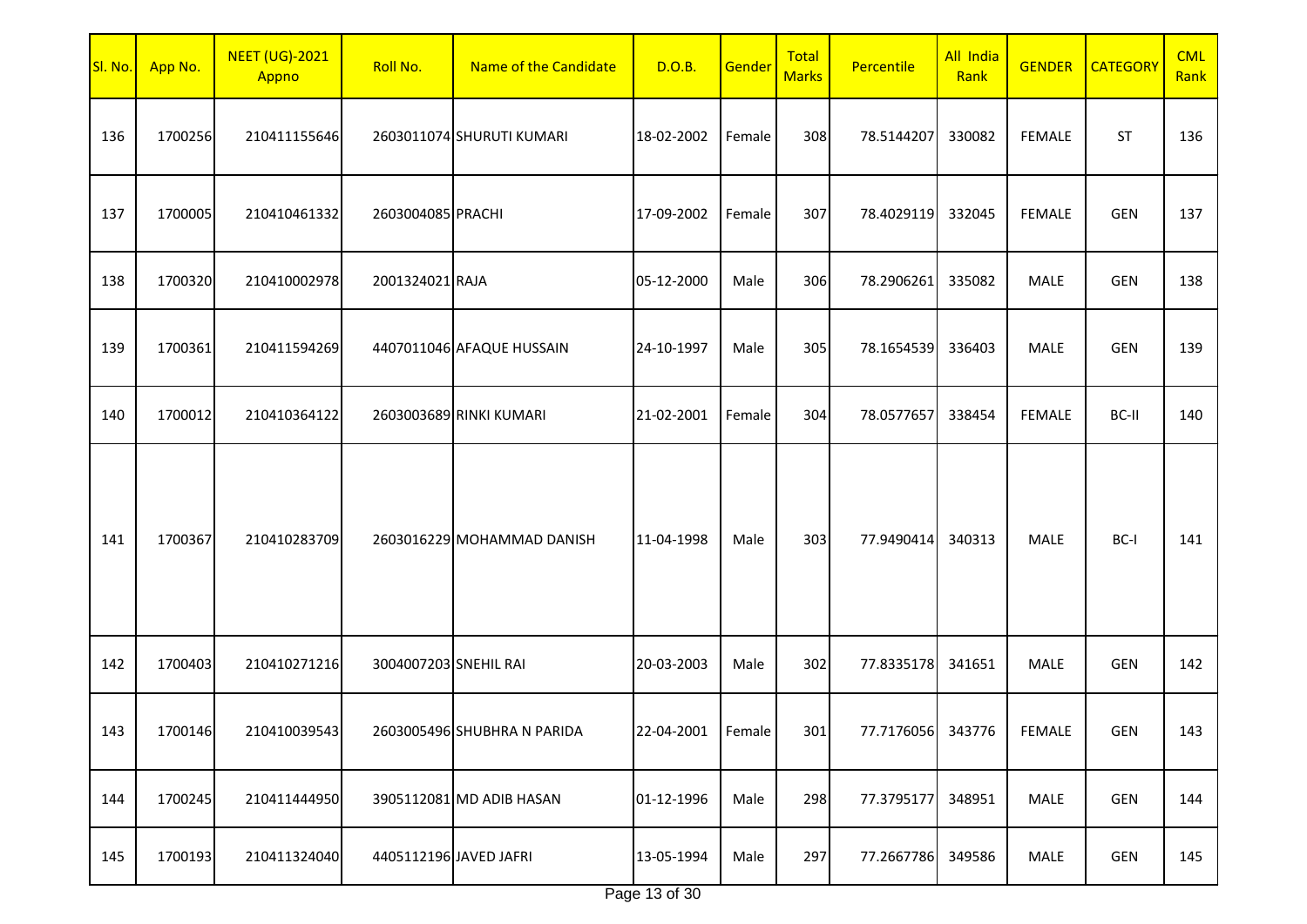| SI. No. | App No. | <b>NEET (UG)-2021</b><br>Appno | Roll No.             | Name of the Candidate        | D.O.B.                      | Gender | Total<br><b>Marks</b> | Percentile | All India<br>Rank | <b>GENDER</b> | <b>CATEGORY</b> | <b>CML</b><br>Rank |
|---------|---------|--------------------------------|----------------------|------------------------------|-----------------------------|--------|-----------------------|------------|-------------------|---------------|-----------------|--------------------|
| 146     | 1700365 | 210411197030                   |                      | 3004013009 MITALI TIWARI     | 03-04-2003                  | Female | 297                   | 77.2667786 | 349866            | <b>FEMALE</b> | <b>GEN</b>      | 146                |
| 147     | 1700215 | 210410004458                   |                      | 4502010223 MANASVI BISHT     | 10-05-2003                  | Female | 297                   | 77.2667786 | 350175            | <b>FEMALE</b> | <b>GEN</b>      | 147                |
| 148     | 1700133 | 210410697799                   |                      | 2602005494 SWATI PRIYA       | 27-11-2001                  | Female | 297                   | 77.2667786 | 351019            | <b>FEMALE</b> | <b>GEN</b>      | 148                |
| 149     | 1700002 | 210410107312                   |                      | 1501002033 SHAHEEN NAAZ      | 15-01-2002                  | Female | 296                   | 77.1519025 | 351363            | <b>FEMALE</b> | <b>GEN</b>      | 149                |
| 150     | 1700038 | 210410135744                   |                      | 2601009075 KIRAN MALA        | 15-03-1997                  | Female | 294                   | 76.9129552 | 355169            | <b>FEMALE</b> | BC-I            | 150                |
| 151     | 1700286 | 210410361816                   |                      | 2604002677 RAYYAN H IQBAL    | 20-04-2003                  | Male   | 294                   | 76.9129552 | 355914            | <b>MALE</b>   | <b>GEN</b>      | 151                |
| 152     | 1700405 | 210410816010                   |                      | 2601001051 KUMAR ARYAN       | 24-02-2003                  | Male   | 292                   | 76.6769218 | 359206            | MALE          | <b>GEN</b>      | 152                |
| 153     | 1700054 | 210410111029                   | 2603016340 ARYAN RAJ |                              | 07-03-2003                  | Male   | 289                   | 76.3123489 | 365074            | MALE          | BC-II           | 153                |
| 154     | 1700299 | 210410217648                   |                      | 2001118238 SHIVAM RAJ TICKOO | 08-10-2000                  | Male   | 289                   | 76.3123489 | 365095            | MALE          | <b>GEN</b>      | 154                |
| 155     | 1700091 | 210410010115                   |                      | 2603008306 AKRITI MOHAN      | 09-01-2003                  | Female | 289                   | 76.3123489 | 365446            | <b>FEMALE</b> | <b>GEN</b>      | 155                |
| 156     | 1700239 | 210410061852                   |                      | 2601002277 JYOTIRMAYA ADITYA | 13-12-2004                  | Male   | 287                   | 76.0763803 | 368898            | MALE          | <b>GEN</b>      | 156                |
| 157     | 1700388 | 210410817904                   |                      | 1703005013 DIKSHA SINHA      | 31-07-2002<br>Page 14 of 30 | Female | 285                   | 75.826554  | 371569            | <b>FEMALE</b> | GEN             | 157                |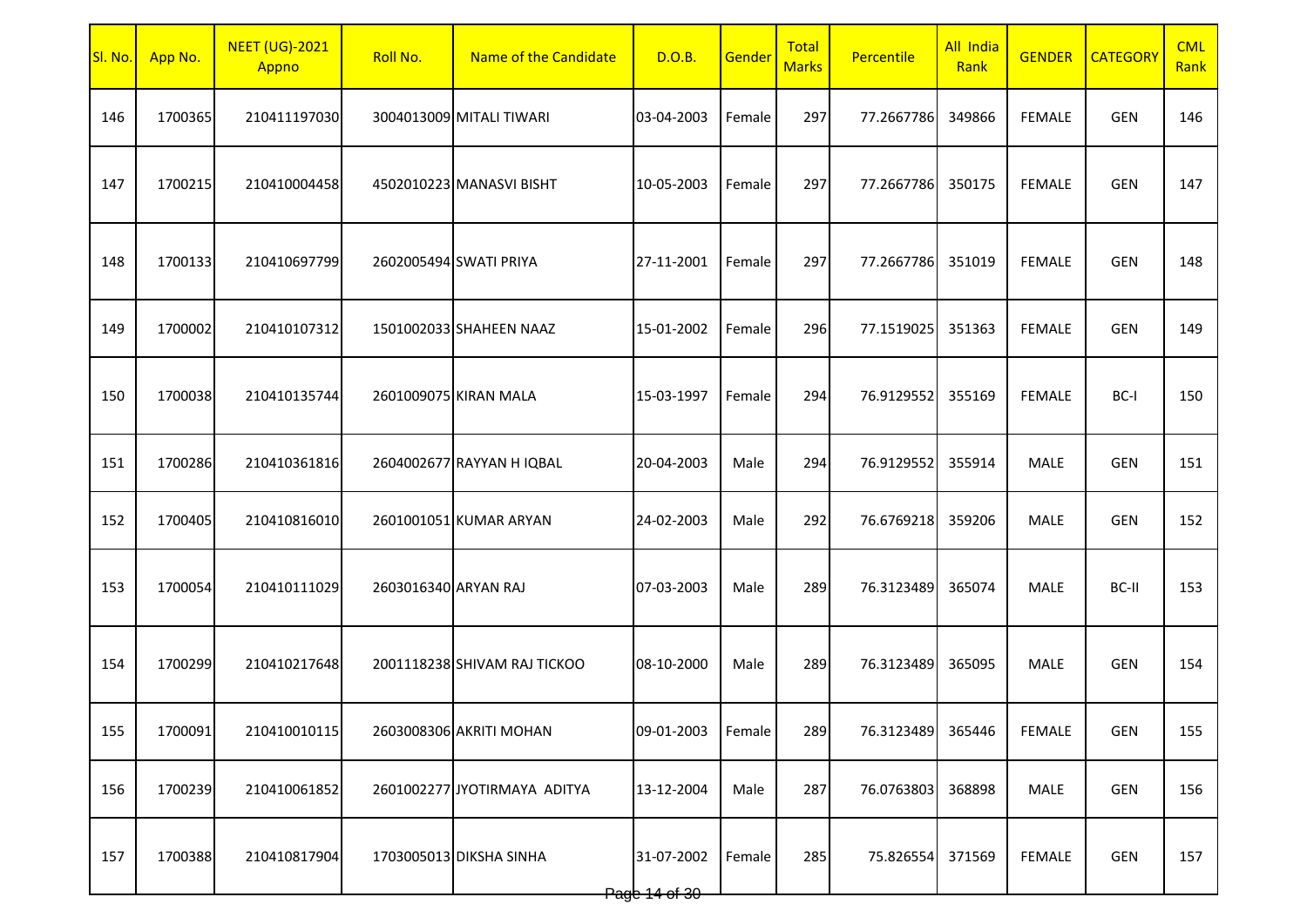| Sl. No. | App No. | <b>NEET (UG)-2021</b><br>Appno | Roll No.              | Name of the Candidate            | D.O.B.                      | Gender | <b>Total</b><br><b>Marks</b> | <b>Percentile</b> | All India<br>Rank | <b>GENDER</b> | <b>CATEGORY</b> | <b>CML</b><br>Rank |
|---------|---------|--------------------------------|-----------------------|----------------------------------|-----------------------------|--------|------------------------------|-------------------|-------------------|---------------|-----------------|--------------------|
| 158     | 1700341 | 210410659992                   | 2603005064 SHRUTI     |                                  | 09-08-2000                  | Female | 283                          | 75.5873476        | 375150            | <b>FEMALE</b> | <b>SC</b>       | 158                |
| 159     | 1700400 | 210410800341                   | 2603002615 PRERNA RAJ |                                  | 21-03-2001                  | Female | 281                          | 75.3522855        | 380010            | <b>FEMALE</b> | GEN             | 159                |
| 160     | 1700020 | 210410017571                   |                       | 1505001404 PRATIK RANJAN         | 25-11-2003                  | Male   | 280                          | 75.2175943        | 381308            | MALE          | <b>GEN</b>      | 160                |
| 161     | 1700248 | 210411201244                   |                       | 1502106314 BIPIN KUMAR YADAV     | 09-11-2001                  | Male   | 280                          | 75.2175943        | 382062            | MALE          | GEN             | 161                |
| 162     | 1700287 | 210410501705                   |                       | 1702006104 ARUSHI PALIWAL        | 23-03-2002                  | Female | 280                          | 75.2175943        | 382319            | <b>FEMALE</b> | <b>GEN</b>      | 162                |
| 163     | 1700368 | 210411592025                   |                       | 4407005472 MD MAHTAB ANWAR       | 26-04-1995                  | Male   | 277                          | 74.8552231        | 387697            | MALE          | GEN             | 163                |
| 164     | 1700099 | 210410891989                   |                       | 4408015493 APARNA SINGH          | 05-09-2000                  | Female | 276                          | 74.7262304        | 389800            | <b>FEMALE</b> | <b>GEN</b>      | 164                |
| 165     | 1700181 | 210411380024                   |                       | 2603007057 VIBHUTI NARAYAN YADAV | 20-05-2000                  | Male   | 275                          | 74.5840923        | 390846            | MALE          | BC-II           | 165                |
| 166     | 1700228 | 210411014883                   | 3109004227 VISHAL     |                                  | 09-02-1999                  | Male   | 274                          | 74.4631293        | 392578            | MALE          | GEN             | 166                |
| 167     | 1700359 | 210410705376                   |                       | 1205019323 MANDAPALLY MANVITHA   | 04-06-2001                  | Female | 274                          | 74.4631293        | 393164            | <b>FEMALE</b> | <b>GEN</b>      | 167                |
| 168     | 1700059 | 210410086899                   | 1601012505 APRA SINGH |                                  | 05-09-2004                  | Female | 273                          | 74.339835         | 395723            | <b>FEMALE</b> | <b>GEN</b>      | 168                |
| 169     | 1700191 | 210410744154                   | 2602002604 ISHA RAJ   |                                  | 21-09-2001<br>Page 15 of 30 | Female | 272                          | 74.2150514        | 397525            | <b>FEMALE</b> | SC              | 169                |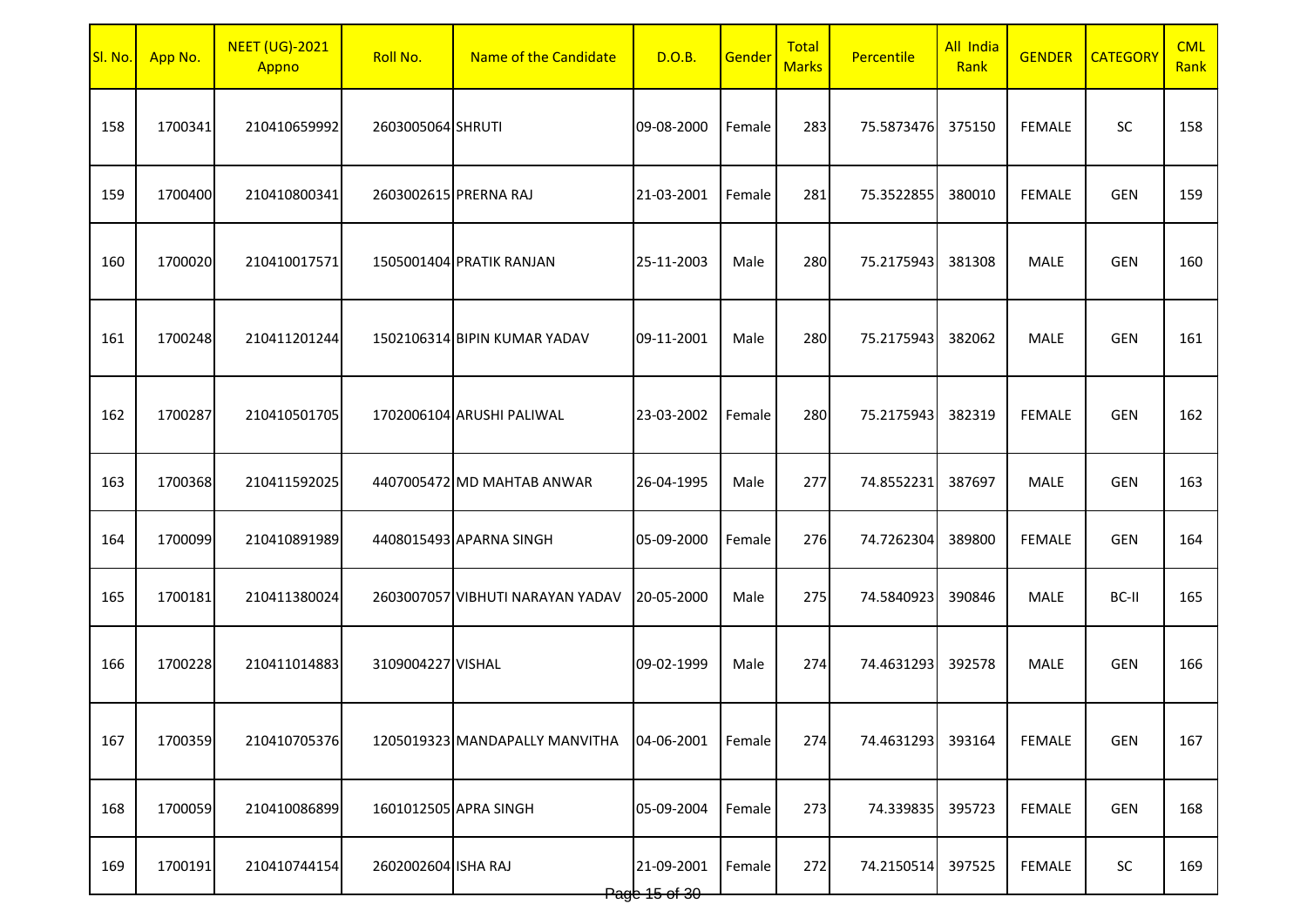| SI. No. | App No. | <b>NEET (UG)-2021</b><br>Appno | Roll No.              | Name of the Candidate           | D.O.B.     | Gender | Total<br><b>Marks</b> | Percentile | All India<br>Rank | <b>GENDER</b> | <b>CATEGORY</b> | <b>CML</b><br>Rank |
|---------|---------|--------------------------------|-----------------------|---------------------------------|------------|--------|-----------------------|------------|-------------------|---------------|-----------------|--------------------|
| 170     | 1700060 | 210411134098                   | 2001321096 NISHA BABY |                                 | 19-09-1999 | Female | 271                   | 74.0930522 | 399646            | <b>FEMALE</b> | BC-I            | 170                |
| 171     | 1700039 | 210411059678                   |                       | 1502322097 HAYAT TAQUIE         | 10-11-2003 | Male   | 270                   | 73.9565478 | 402157            | MALE          | <b>GEN</b>      | 171                |
| 172     | 1700395 | 210411026032                   | 1501002094            | KHWAJA MOBASSHIR<br><b>ALAM</b> | 25-08-2002 | Male   | 269                   | 73.8292387 | 402198            | <b>MALE</b>   | <b>GEN</b>      | 172                |
| 173     | 1700216 | 210410689660                   |                       | 2603001690 MEHUL SINGH          | 05-02-2001 | Male   | 269                   | 73.8292387 | 403606            | <b>MALE</b>   | <b>ST</b>       | 173                |
| 174     | 1700384 | 210410687689                   |                       | 1502119256 VISHAL TIWARI        | 23-09-1997 | Male   | 269                   | 73.8292387 | 403749            | <b>MALE</b>   | <b>GEN</b>      | 174                |
| 175     | 1700032 | 210410683156                   | 4408110440 SHALINI    |                                 | 14-04-1998 | Female | 267                   | 73.5843339 | 406073            | <b>FEMALE</b> | <b>GEN</b>      | 175                |
| 176     | 1700295 | 210410331773                   |                       | 2603006212 ANSHU PRABHA KONGARI | 01-08-1998 | Female | 267                   | 73.5843339 | 406118            | <b>FEMALE</b> | <b>ST</b>       | 176                |
| 177     | 1700093 | 210411108042                   |                       | 1504002271 SIMMI MAHTO          | 11-01-2002 | Female | 264                   | 73.1904916 | 412314            | <b>FEMALE</b> | <b>GEN</b>      | 177                |
| 178     | 1700385 | 210410411612                   |                       | 2604001495 SACHIN KUMAR         | 08-01-2001 | Male   | 264                   | 73.1904916 | 412345            | <b>MALE</b>   | BC-I            | 178                |
| 179     | 1700413 | 210410174746                   |                       | 4501007260 ISHAN GHOSH          | 23-10-2003 | Male   | 262                   | 72.9337365 | 417042            | <b>MALE</b>   | <b>GEN</b>      | 179                |
| 180     | 1700150 | 210410973957                   |                       | 4407025231 ANKIT VERMA          | 20-03-1998 | Male   | 261                   | 72.8047437 | 418086            | MALE          | GEN             | 180                |
| 181     | 1700063 | 210410178821                   |                       | 2603002486 UTTAM NARAYAN        | 06-08-2002 | Male   | 261                   | 72.8047437 | 418226            | MALE          | BC-II           | 181                |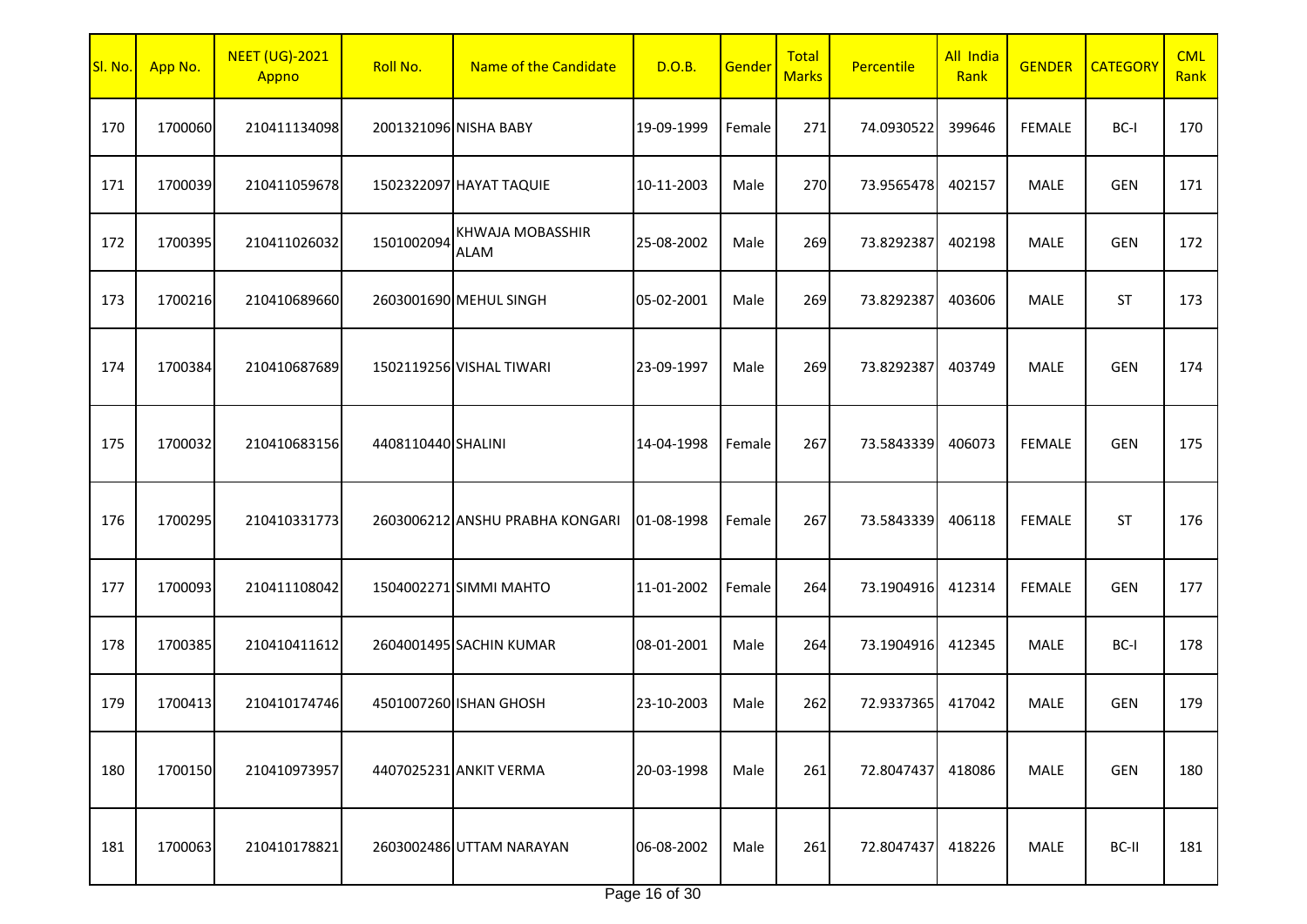| Sl. No. | App No. | <b>NEET (UG)-2021</b><br>Appno | Roll No.             | Name of the Candidate                   | D.O.B.                      | Gender | <b>Total</b><br><b>Marks</b> | Percentile        | <b>All India</b><br>Rank | <b>GENDER</b> | <b>CATEGORY</b> | <b>CML</b><br>Rank |
|---------|---------|--------------------------------|----------------------|-----------------------------------------|-----------------------------|--------|------------------------------|-------------------|--------------------------|---------------|-----------------|--------------------|
| 182     | 1700127 | 210410761399                   |                      | 4301007177 ANKITA LODH                  | 20-12-2001                  | Female | 261                          | 72.8047437        | 418880                   | <b>FEMALE</b> | <b>GEN</b>      | 182                |
| 183     | 1700246 | 210411190772                   |                      | 2603019014 SHREYASHI DHAMI              | 25-12-2000                  | Female | 260                          | 72.6625409        | 420910                   | <b>FEMALE</b> | <b>GEN</b>      | 183                |
| 184     | 1700342 | 210410657451                   | 3109102377           | <b>AWACHAR ADITYA</b><br><b>GAJANAN</b> | 17-02-2003                  | Male   | 258                          | 72.4046202        | 424331                   | MALE          | <b>GEN</b>      | 184                |
| 185     | 1700061 | 210410389894                   |                      | 4608008515 NIDHI KUMARI                 | 20-08-1998                  | Female | 258                          | 72.4046202        | 424822                   | <b>FEMALE</b> | <b>GEN</b>      | 185                |
| 186     | 1700270 | 210410688033                   |                      | 3905005534 ANISHA SINGH                 | 21-06-2002                  | Female | 257                          | 72.2751741        | 426239                   | <b>FEMALE</b> | <b>GEN</b>      | 186                |
| 187     | 1700220 | 210410981424                   | 1704006046 AMAN SONI |                                         | 04-08-2000                  | Male   | 257                          | 72.2751741        | 426574                   | MALE          | <b>GEN</b>      | 187                |
| 188     | 1700310 | 210410644697                   |                      | 3603004130 PRITISH KUMAR SAHOO          | 20-08-2000                  | Male   | 257                          | 72.2751741        | 426815                   | MALE          | <b>GEN</b>      | 188                |
| 189     | 1700349 | 210410372282                   |                      | 2304004079 HEMU ATELA                   | 25-11-2002                  | Female | 257                          | 72.2751741        | 427005                   | <b>FEMALE</b> | <b>GEN</b>      | 189                |
| 190     | 1700062 | 210410218143                   |                      | 2001310122 HARSHITA AGGARWAL            | 12-07-2002                  | Female | 257                          | 72.2751741        | 427195                   | <b>FEMALE</b> | <b>GEN</b>      | 190                |
| 191     | 1700157 | 210410350763                   |                      | 2602002302 SONAL ADITI AIND             | 12-12-2000 Female           |        | 257                          | 72.2751741 427708 |                          | FEMALE        | ST              | 191                |
| 192     | 1700025 | 210410983025                   |                      | 3114007095 SURAJ KUMAR                  | 18-02-1999                  | Male   | 257                          | 72.2751741        | 427785                   | MALE          | <b>GEN</b>      | 192                |
| 193     | 1700010 | 210410681116                   |                      | 1502215229 ADITYA SHARMA                | 22-11-2000<br>Page 17 of 30 | Male   | 256                          | 72.1454691        | 429439                   | MALE          | GEN             | 193                |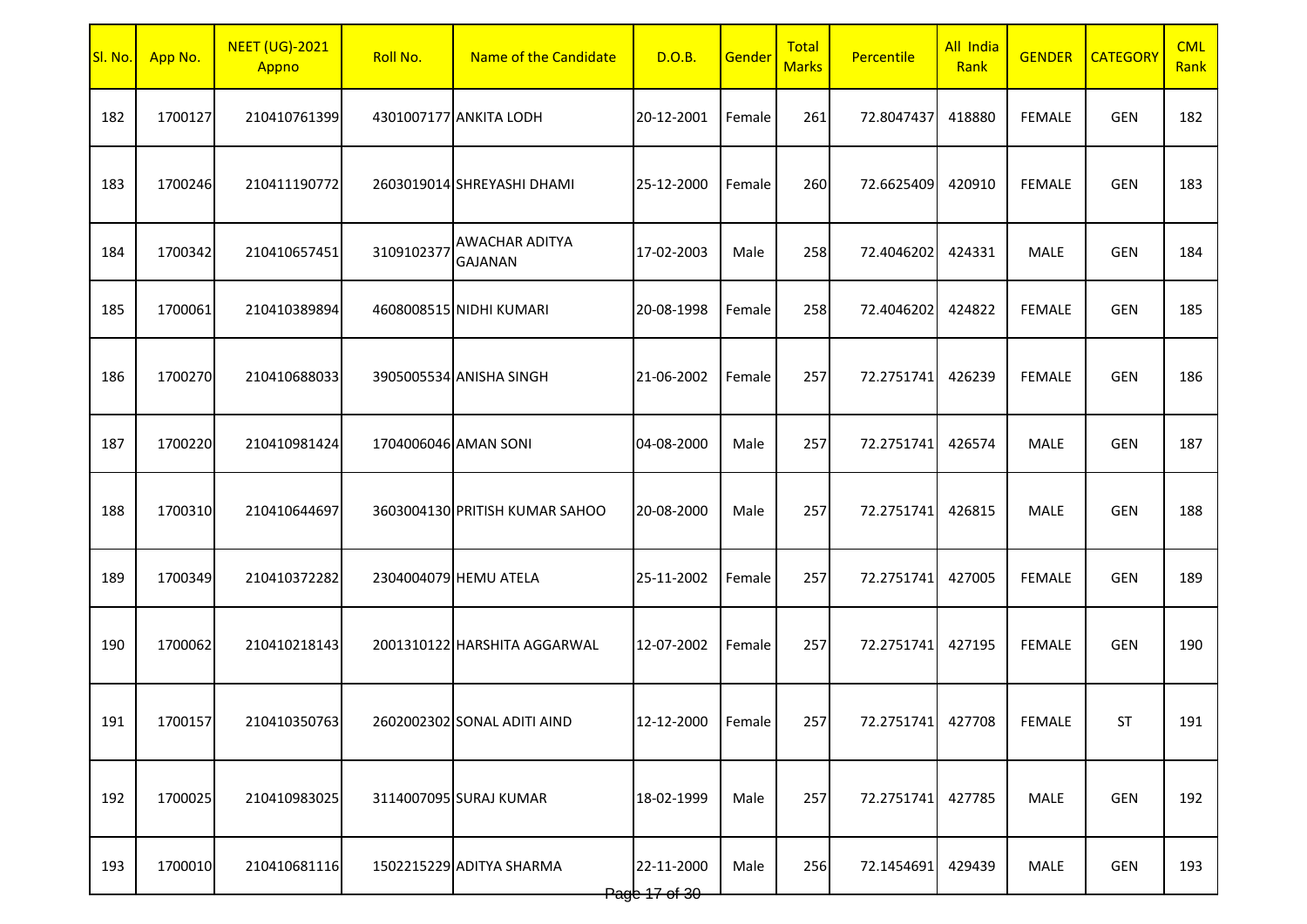| SI. No. | App No. | <b>NEET (UG)-2021</b><br>Appno | Roll No.          | Name of the Candidate           | D.O.B.     | Gender | <b>Total</b><br><b>Marks</b> | Percentile | All India<br>Rank | <b>GENDER</b> | <b>CATEGORY</b> | <b>CML</b><br>Rank |
|---------|---------|--------------------------------|-------------------|---------------------------------|------------|--------|------------------------------|------------|-------------------|---------------|-----------------|--------------------|
| 194     | 1700008 | 210410444230                   |                   | 2602001096 S MONISHA RATNAM     | 14-07-2002 | Female | 255                          | 72.0026187 | 431715            | <b>FEMALE</b> | <b>GEN</b>      | 194                |
| 195     | 1700259 | 210411179667                   | 3905014062 MUSKAN |                                 | 27-06-2003 | Female | 255                          | 72.0026187 | 431755            | <b>FEMALE</b> | <b>GEN</b>      | 195                |
| 196     | 1700040 | 210410619984                   |                   | 1502210309 ASHAR AAFAQUE AKHTAR | 26-02-2001 | Male   | 254                          | 71.8742735 | 432824            | <b>MALE</b>   | <b>GEN</b>      | 196                |
| 197     | 1700148 | 210410093441                   |                   | 2603018343 VASUNDHARA PAL       | 24-08-2000 | Female | 254                          | 71.8742735 | 433568            | <b>FEMALE</b> | BC-I            | 197                |
| 198     | 1700255 | 210411335792                   |                   | 3901002228 AAKANSHA JHA         | 13-09-2001 | Female | 253                          | 71.7464464 | 435028            | <b>FEMALE</b> | <b>GEN</b>      | 198                |
| 199     | 1700375 | 210411399655                   |                   | 2603009202 BHARTI KUMARI        | 02-10-2001 | Female | 253                          | 71.7464464 | 435514            | <b>FEMALE</b> | <b>GEN</b>      | 199                |
| 200     | 1700077 | 210410592119                   |                   | 2001222009 ABHILASHA EKKA       | 23-10-2000 | Female | 251                          | 71.4830215 | 439133            | <b>FEMALE</b> | <b>GEN</b>      | 200                |
| 201     | 1700014 | 210410201003                   |                   | 2603005066 SHREYA KIRO          | 12-09-1998 | Female | 250                          | 71.3369981 | 440411            | <b>FEMALE</b> | <b>ST</b>       | 201                |
| 202     | 1700123 | 210410052363                   |                   | 1502309270 NISHANT KUMAR        | 20-02-2001 | Male   | 250                          | 71.3369981 | 440715            | MALE          | GEN             | 202                |
| 203     | 1700072 | 210410450197                   |                   | 2001116197 APOORVA SHUKLA       | 17-02-2002 | Female | 250                          | 71.3369981 | 441679            | <b>FEMALE</b> | GEN             | 203                |
| 204     | 1700317 | 210410265515                   |                   | 1502007358 RISHABH RAJ          | 25-10-2001 | Male   | 250                          | 71.3369981 | 442449            | MALE          | GEN             | 204                |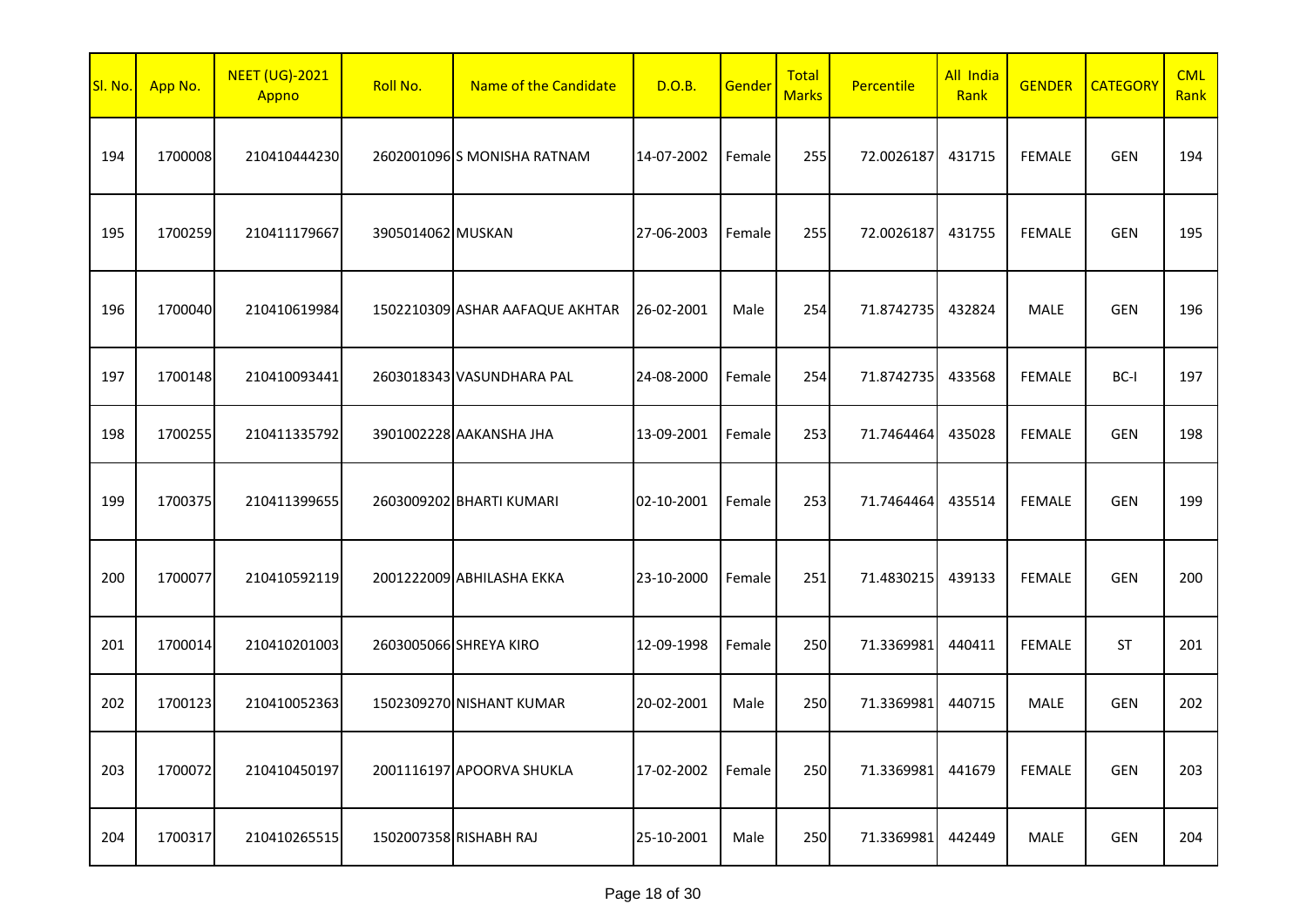| SI. No. | App No. | <b>NEET (UG)-2021</b><br>Appno | <b>Roll No.</b>     | Name of the Candidate           | <b>D.O.B.</b>               | Gender | Total<br><b>Marks</b> | Percentile | <b>All India</b><br>Rank | <b>GENDER</b> | <b>CATEGORY</b> | <b>CML</b><br>Rank |
|---------|---------|--------------------------------|---------------------|---------------------------------|-----------------------------|--------|-----------------------|------------|--------------------------|---------------|-----------------|--------------------|
| 205     | 1700015 | 210410324268                   |                     | 4608015013 DEBARGHYA TALUKDAR   | 17-12-2000                  | Male   | 249                   | 71.2066455 | 442704                   | <b>MALE</b>   | GEN             | 205                |
| 206     | 1700139 | 210410601818                   |                     | 3001012352 PROMYA NIGAM         | 14-10-2000                  | Female | 249                   | 71.2066455 | 443618                   | <b>FEMALE</b> | GEN             | 206                |
| 207     | 1700285 | 210410346955                   |                     | 1502213259 SURAJ VAIBHAV        | 17-11-2000                  | Male   | 247                   | 70.9384934 | 447312                   | <b>MALE</b>   | <b>GEN</b>      | 207                |
| 208     | 1700122 | 210410114119                   |                     | 4411112074 UTKARSH GUPTA        | 28-12-2000                  | Male   | 247                   | 70.9384934 | 447611                   | <b>MALE</b>   | <b>GEN</b>      | 208                |
| 209     | 1700302 | 210410901234                   |                     | 2602002528 PRIYANSHI KAUR       | 08-01-2002                  | Female | 247                   | 70.9384934 | 448616                   | <b>FEMALE</b> | <b>GEN</b>      | 209                |
| 210     | 1700199 | 210411336282                   |                     | 2604001636 SACHIN KUMAR MEHTA   | 05-12-2000                  | Male   | 246                   | 70.8052916 | 449950                   | MALE          | BC-II           | 210                |
| 211     | 1700240 | 210410954512                   |                     | 1601002872 SHALVI VIKRAM        | 15-10-2001                  | Female | 245                   | 70.6525336 | 451227                   | <b>FEMALE</b> | <b>GEN</b>      | 211                |
| 212     | 1700353 | 210411401711                   |                     | 2603018307 VIVEK KUMAR          | 10-05-1994                  | Male   | 245                   | 70.6525336 | 451672                   | <b>MALE</b>   | BC-II           | 212                |
| 213     | 1700186 | 210410415812                   |                     | 2602001736 KUMARI KANCHAN       | 01-02-1991                  | Female | 244                   | 70.5205621 | 453223                   | <b>FEMALE</b> | <b>GEN</b>      | 213                |
| 214     | 1700097 | 210410985280                   |                     | 2603002070 PRERNA DEEPIKA SANGA | 10-10-1999                  | Female | 244                   | 70.5205621 | 453305                   | <b>FEMALE</b> | <b>ST</b>       | 214                |
| 215     | 1700271 | 210411016315                   | 1502007281 SHIVANGI |                                 | 31-10-2000                  | Female | 244                   | 70.5205621 | 453352                   | <b>FEMALE</b> | <b>GEN</b>      | 215                |
| 216     | 1700028 | 210410094412                   |                     | 1505001485 PARVEEN KUMAR        | 12-10-2001<br>Page 19 of 30 | Male   | 244                   | 70.5205621 | 454232                   | MALE          | <b>GEN</b>      | 216                |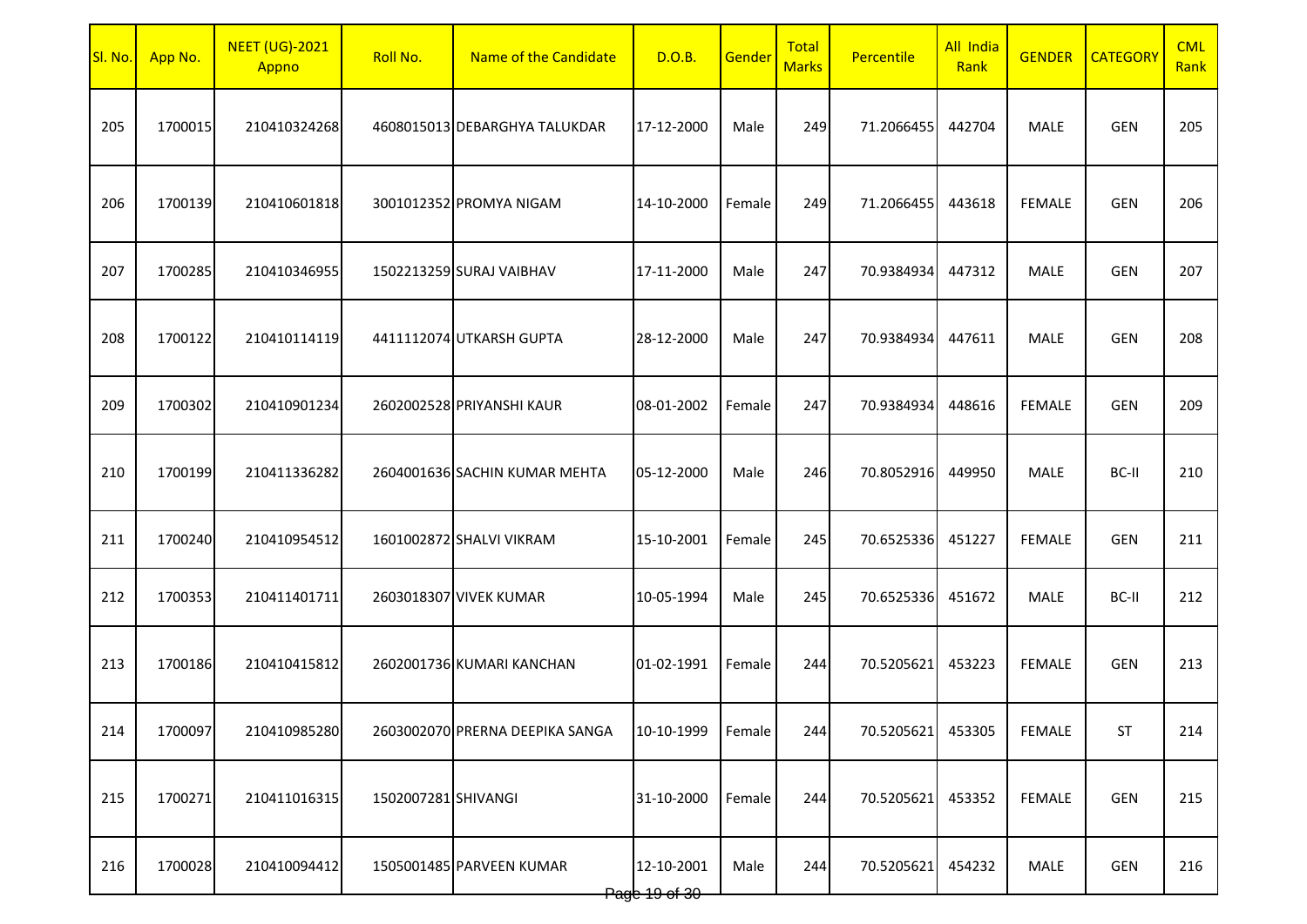| SI. No. | App No. | <b>NEET (UG)-2021</b><br>Appno | Roll No.               | Name of the Candidate            | D.O.B.     | Gender | <b>Total</b><br><b>Marks</b> | Percentile | All India<br>Rank | <b>GENDER</b> | <b>CATEGORY</b> | <b>CML</b><br>Rank |
|---------|---------|--------------------------------|------------------------|----------------------------------|------------|--------|------------------------------|------------|-------------------|---------------|-----------------|--------------------|
| 217     | 1700160 | 210410950882                   |                        | 1502205349 LIPIKA KUMARI         | 15-11-1993 | Female | 244                          | 70.5205621 | 454658            | <b>FEMALE</b> | <b>GEN</b>      | 217                |
| 218     | 1700104 | 210410504355                   |                        | 1502108530 RITURAJ GANGA         | 12-06-2001 | Male   | 243                          | 70.3830217 | 456183            | MALE          | <b>GEN</b>      | 218                |
| 219     | 1700064 | 210410699532                   |                        | 2603004114 SIDDHI BEDIYA         | 10-05-2002 | Female | 242                          | 70.2427615 | 457406            | <b>FEMALE</b> | <b>ST</b>       | 219                |
| 220     | 1700252 | 210410830863                   | 3118008248             | <b>SHRAVANI PRASAD</b><br>PADHYE | 15-08-2003 | Female | 242                          | 70.2427615 | 458836            | <b>FEMALE</b> | <b>GEN</b>      | 220                |
| 221     | 1700340 | 210411412727                   | 1503008172 PALLAVI JHA |                                  | 27-08-2001 | Female | 241                          | 70.0986807 | 459824            | <b>FEMALE</b> | <b>GEN</b>      | 221                |
| 222     | 1700052 | 210410206834                   |                        | 4401005160 MAYANK GIDWANI        | 26-09-2000 | Male   | 241                          | 70.0986807 | 461290            | MALE          | <b>GEN</b>      | 222                |
| 223     | 1700156 | 210410443522                   |                        | 2302030279 VIPUL YADAV           | 19-11-2002 | Male   | 239                          | 69.8084471 | 465253            | MALE          | <b>GEN</b>      | 223                |
| 224     | 1700187 | 210410951599                   |                        | 2304017138 SUDHIR KHASA          | 11-12-2003 | Male   | 238                          | 69.6742092 | 467560            | MALE          | <b>GEN</b>      | 224                |
| 225     | 1700266 | 210411407611                   |                        | 1501010019 POONAM KUMARI         | 10-01-1996 | Female | 237                          | 69.5379638 | 468340            | <b>FEMALE</b> | <b>GEN</b>      | 225                |
| 226     | 1700001 | 210410474533                   |                        | 4113003326 UDHAYAKUMAR M         | 09-12-2002 | Male   | 236                          | 69.3911634 | 471254            | MALE          | GEN             | 226                |
| 227     | 1700374 | 210410013015                   |                        | 1701003688 RACHITA YADAV         | 06-03-2001 | Female | 236                          | 69.3911634 | 471976            | <b>FEMALE</b> | <b>GEN</b>      | 227                |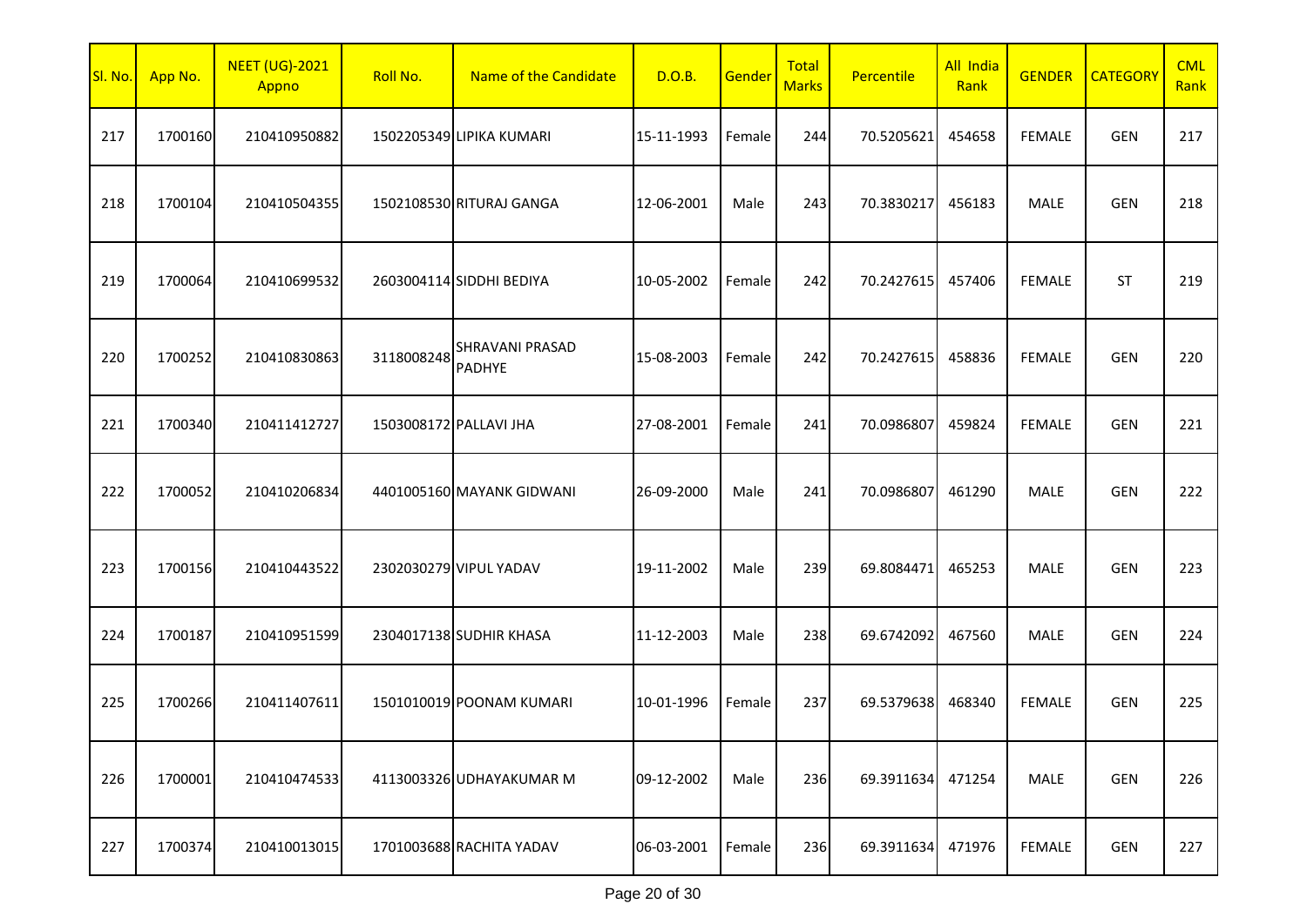| SI. No. | App No. | <b>NEET (UG)-2021</b><br>Appno | Roll No.              | Name of the Candidate                      | <b>D.O.B.</b>               | Gender | Total<br><b>Marks</b> | Percentile        | All India<br>Rank | <b>GENDER</b> | <b>CATEGORY</b> | <b>CML</b><br>Rank |
|---------|---------|--------------------------------|-----------------------|--------------------------------------------|-----------------------------|--------|-----------------------|-------------------|-------------------|---------------|-----------------|--------------------|
| 228     | 1700360 | 210410836803                   |                       | 3802003218 KARAN MITTAL                    | 09-01-2001                  | Male   | 235                   | 69.2235764        | 473252            | MALE          | <b>GEN</b>      | 228                |
| 229     | 1700115 | 210410020918                   |                       | 2603014306 MOULIK SRIVASTAVA               | 02-02-2003                  | Male   | 235                   | 69.2235764        | 474359            | MALE          | <b>GEN</b>      | 229                |
| 230     | 1700081 | 210410598207                   | 2001011414 AVILA EKKA |                                            | 09-02-2004                  | Female | 234                   | 69.0814383        | 475427            | <b>FEMALE</b> | <b>ST</b>       | 230                |
| 231     | 1700056 | 210410443037                   |                       | 4411012192 RAVISHANKAR KUMAR               | 10-04-2000                  | Male   | 234                   | 69.0814383        | 475466            | MALE          | <b>GEN</b>      | 231                |
| 232     | 1700055 | 210410032791                   |                       | 4410001819 ABHINAY PANDEY                  | 23-11-2002                  | Male   | 232                   | 68.791917         | 481050            | MALE          | <b>GEN</b>      | 232                |
| 233     | 1700069 | 210410491700                   |                       | 1502001366 RAHUL PRATAP                    | 29-11-2000                  | Male   | 230                   | 68.4817387        | 484937            | <b>MALE</b>   | <b>GEN</b>      | 233                |
| 234     | 1700047 | 210410495243                   |                       | 1502104474 DEVANSHU KUMAR VERMA 30-09-1999 |                             | Male   | 229                   | 68.3377227        | 486771            | MALE          | <b>GEN</b>      | 234                |
| 235     | 1700204 | 210410197764                   |                       | 4502005091 ANJITHA SASIDHARAN              | 12-03-2002                  | Female | 228                   | 68.1955846        | 489321            | <b>FEMALE</b> | <b>GEN</b>      | 235                |
| 236     | 1700016 | 210410714825                   |                       | 4402007474 ANKIT MURMU                     | 16-04-2001                  | Male   | 228                   | 68.1955846 489488 |                   | MALE          | <b>ST</b>       | 236                |
| 237     | 1700316 | 210410796180                   |                       | 2603002062 SHREYA KUMARI                   | 06-02-2001                  | Female | 227                   | 68.04723          | 491164            | <b>FEMALE</b> | <b>GEN</b>      | 237                |
| 238     | 1700113 | 210410924199                   |                       | 2603020319 ABHISHEK KUMAR                  | 31-05-2000<br>Page 21 of 30 | Male   | 227                   | 68.04723          | 491577            | MALE          | <b>GEN</b>      | 238                |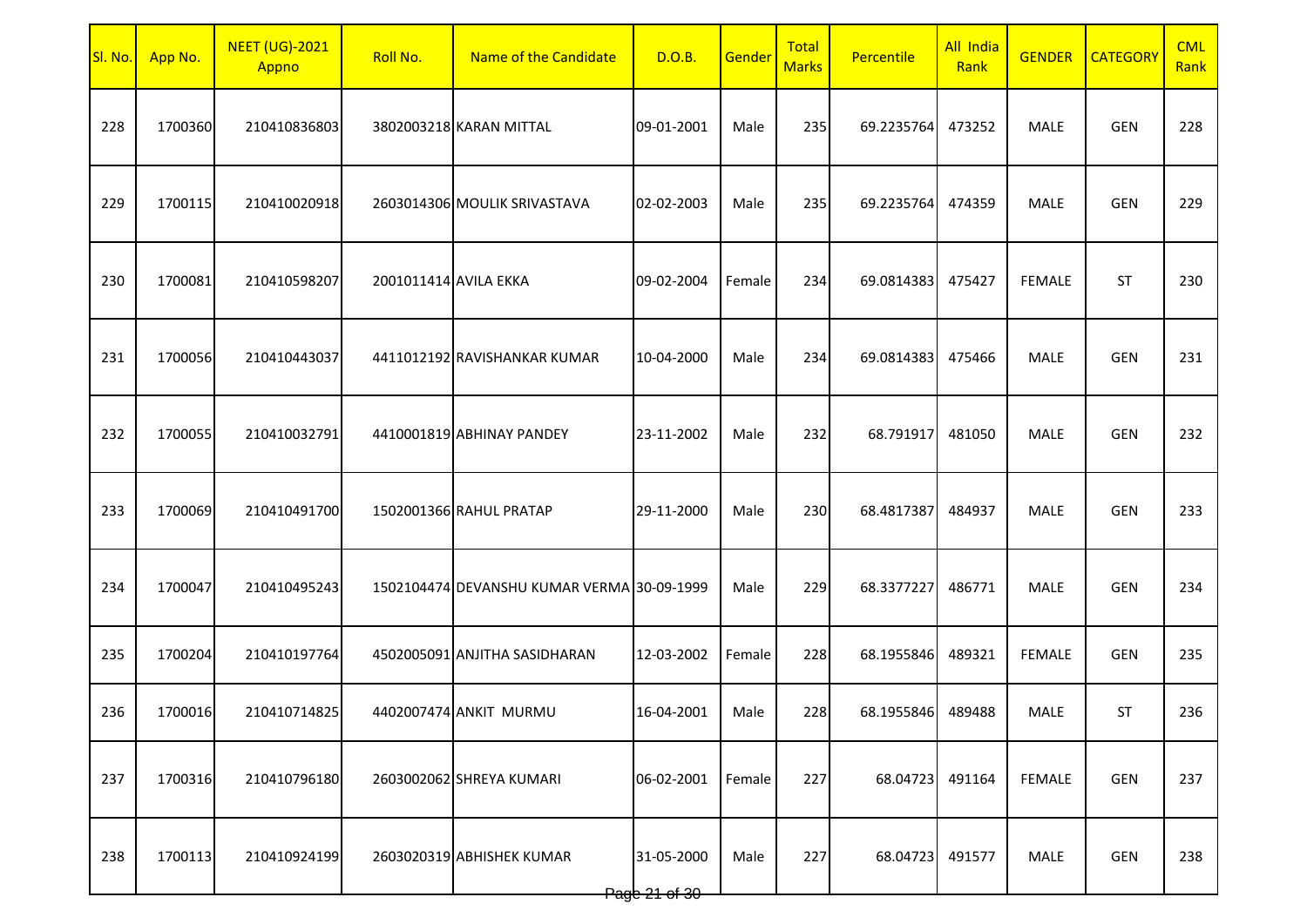| SI. No. | App No. | <b>NEET (UG)-2021</b><br>Appno | Roll No.   | Name of the Candidate                  | D.O.B.                                        | Gender | Total<br><b>Marks</b> | Percentile | All India<br>Rank | <b>GENDER</b> | <b>CATEGORY</b> | <b>CML</b><br>Rank |
|---------|---------|--------------------------------|------------|----------------------------------------|-----------------------------------------------|--------|-----------------------|------------|-------------------|---------------|-----------------|--------------------|
| 239     | 1700118 | 210410966737                   |            | 4601006447 SRITIKA BARIK               | 11-04-2002                                    | Female | 227                   | 68.04723   | 493172            | <b>FEMALE</b> | <b>GEN</b>      | 239                |
| 240     | 1700306 | 210410688294                   |            | 2603008135 LOVELY KUMARI               | 18-06-2004                                    | Female | 226                   | 67.8922056 | 494021            | <b>FEMALE</b> | BC-II           | 240                |
| 241     | 1700297 | 210411301260                   |            | 2601008564 ANITA KUMARI SOREN          | 12-09-2002                                    | Female | 226                   | 67.8922056 | 494580            | <b>FEMALE</b> | <b>ST</b>       | 241                |
| 242     | 1700331 | 210411229550                   |            | 2603001594 SHIVANI PRIYA               | 10-06-2001                                    | Female | 226                   | 67.8922056 | 495751            | <b>FEMALE</b> | <b>GEN</b>      | 242                |
| 243     | 1700111 | 210410197575                   |            | 4408120080 SIDDHANT MAURYA             | 27-04-2001                                    | Male   | 224                   | 67.5785305 | 498924            | MALE          | <b>GEN</b>      | 243                |
| 244     | 1700164 | 210411370971                   |            | 1502203666 RISHAV RAJ JHA              | 02-03-2002                                    | Male   | 224                   | 67.5785305 | 498968            | MALE          | <b>GEN</b>      | 244                |
| 245     | 1700109 | 210410935627                   |            | 1502315433 AYUSH ANAND                 | 08-03-2003                                    | Male   | 222                   | 67.2922469 | 502933            | MALE          | <b>GEN</b>      | 245                |
| 246     | 1700172 | 210410110804                   |            | 4408004447 DEEPA SINGH                 | 25-10-2000                                    | Female | 222                   | 67.2922469 | 503482            | FEMALE        | <b>GEN</b>      | 246                |
| 247     | 1700158 | 210410652194                   |            | 3104009215 SHAIKH TAUSIF RAJU          | 23-03-2003                                    | Male   | 221                   | 67.1407193 | 505820            | MALE          | <b>GEN</b>      | 247                |
| 248     | 1700149 | 210410601953                   |            | 2601002787 SUMI HEMBROM                | 09-06-2001                                    | Female | 221                   | 67.1407193 | 506035            | <b>FEMALE</b> | ST              | 248                |
| 249     | 1700007 | 210410173403                   |            | 1502122055 CHANDAN KUMAR RAY           | 22-08-1994                                    | Male   | 219                   | 66.8148702 | 510470            | MALE          | <b>GEN</b>      | 249                |
| 250     | 1700019 | 210410295408                   | 1206023018 | NAMMI DATTATREYA<br><b>PAVAN SAHIT</b> | 15-04-2004<br>$\overline{00}$ $\overline{00}$ | Male   | 219                   | 66.8148702 | 510938            | <b>MALE</b>   | <b>GEN</b>      | 250                |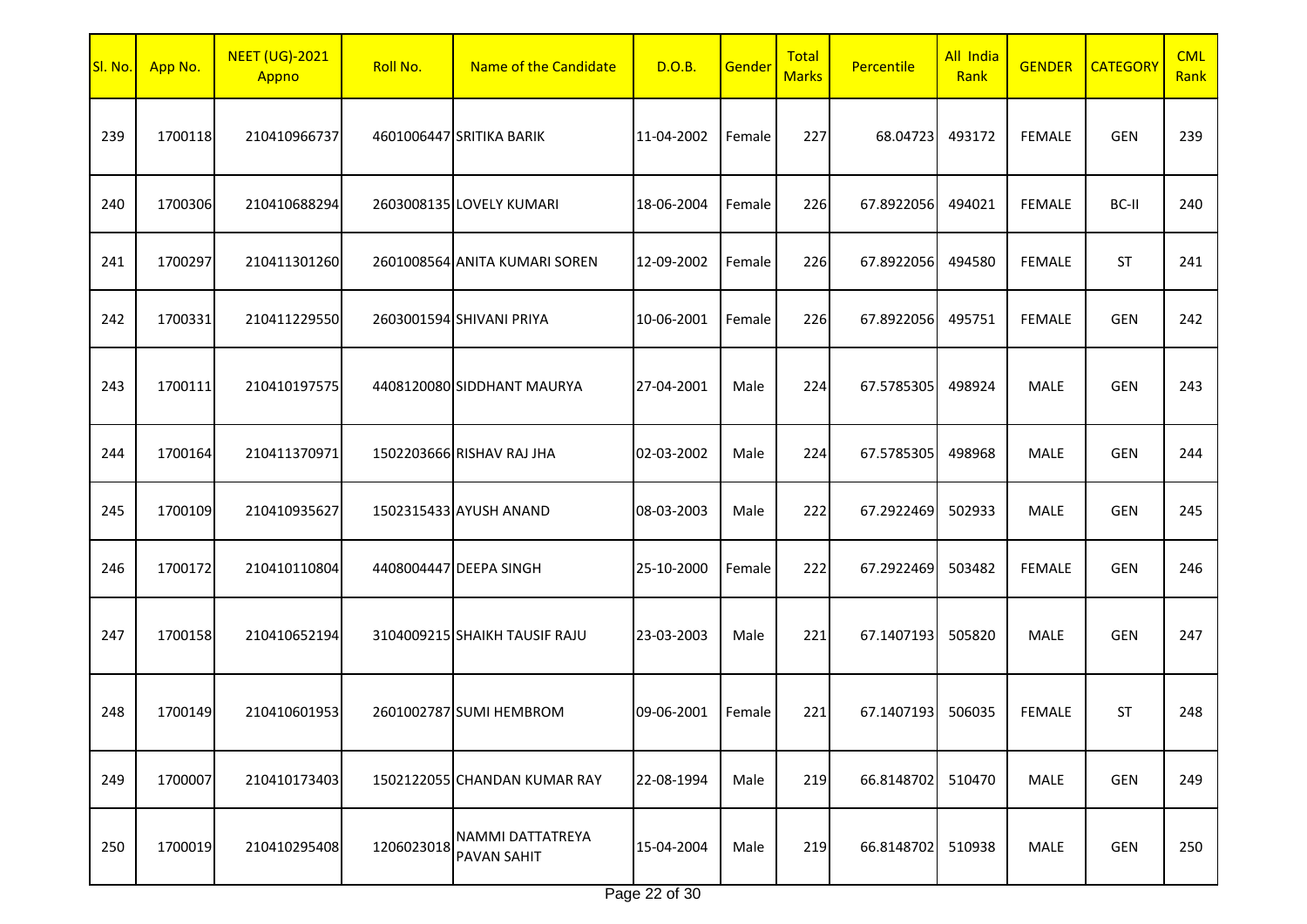| SI. No. | App No. | <b>NEET (UG)-2021</b><br>Appno | Roll No.              | Name of the Candidate           | D.O.B.              | Gender | <b>Total</b><br><b>Marks</b> | Percentile | <b>All India</b><br>Rank | <b>GENDER</b> | <b>CATEGORY</b> | <b>CML</b><br>Rank |
|---------|---------|--------------------------------|-----------------------|---------------------------------|---------------------|--------|------------------------------|------------|--------------------------|---------------|-----------------|--------------------|
| 251     | 1700079 | 210410031035                   |                       | 4410004107 NISHITA YADAV        | 30-09-2003          | Female | 219                          | 66.8148702 | 512016                   | <b>FEMALE</b> | <b>GEN</b>      | 251                |
| 252     | 1700354 | 210410689361                   |                       | 1502202705 VED PRAKASH HIMANSHU | 22-10-2001          | Male   | 217                          | 66.5068935 | 515526                   | MALE          | <b>GEN</b>      | 252                |
| 253     | 1700290 | 210410374379                   |                       | 2601008411 HARSHITA HIND        | 23-11-2001          | Female | <b>216</b>                   | 66.3453936 | 519641                   | <b>FEMALE</b> | BC-I            | 253                |
| 254     | 1700090 | 210410466120                   |                       | 2601001105 DRISHTI RANI         | 11-10-2002          | Female | 215                          | 66.1640137 | 520549                   | <b>FEMALE</b> | <b>ST</b>       | 254                |
| 255     | 1700404 | 210410336183                   |                       | 4406002204 VERSHITA SARAF       | 17-06-2003          | Female | 215                          | 66.1640137 | 520586                   | <b>FEMALE</b> | <b>GEN</b>      | 255                |
| 256     | 1700304 | 210410588812                   | 1506001654 AKSHAT     |                                 | 22-09-2001          | Male   | 215                          | 66.1640137 | 520867                   | MALE          | <b>GEN</b>      | 256                |
| 257     | 1700018 | 210410642237                   | 1504007029 PIYUSH RAJ |                                 | 10-08-2004          | Male   | 215                          | 66.1640137 | 522286                   | MALE          | <b>GEN</b>      | 257                |
| 258     | 1700208 | 210410681606                   |                       | 1502215027 ADARSH KUMAR         | 17-09-2002          | Male   | 214                          | 66.0116443 | 522557                   | MALE          | <b>GEN</b>      | 258                |
| 259     | 1700275 | 210410455112                   |                       | 1502304719 ABHIJAY MAURYA       | 09-03-2003          | Male   | 213                          | 65.8563609 | 525653                   | MALE          | <b>GEN</b>      | 259                |
| 260     | 1700198 | 210410052143                   | 1503004004 RASHMI RAJ |                                 | 01-04-1998   Female |        | 213                          | 65.8563609 | 526114                   | <b>FEMALE</b> | <b>GEN</b>      | 260                |
| 261     | 1700162 | 210410054485                   |                       | 2604002603 KUMARI ANUPRIYA      | 17-02-2000          | Female | 212                          | 65.6997824 | 527759                   | <b>FEMALE</b> | <b>GEN</b>      | 261                |
| 262     | 1700131 | 210411089406                   |                       | 3905025232 PARAG KUMAR DEO      | 06-07-2001          | Male   | 212                          | 65.6997824 | 529014                   | MALE          | <b>GEN</b>      | 262                |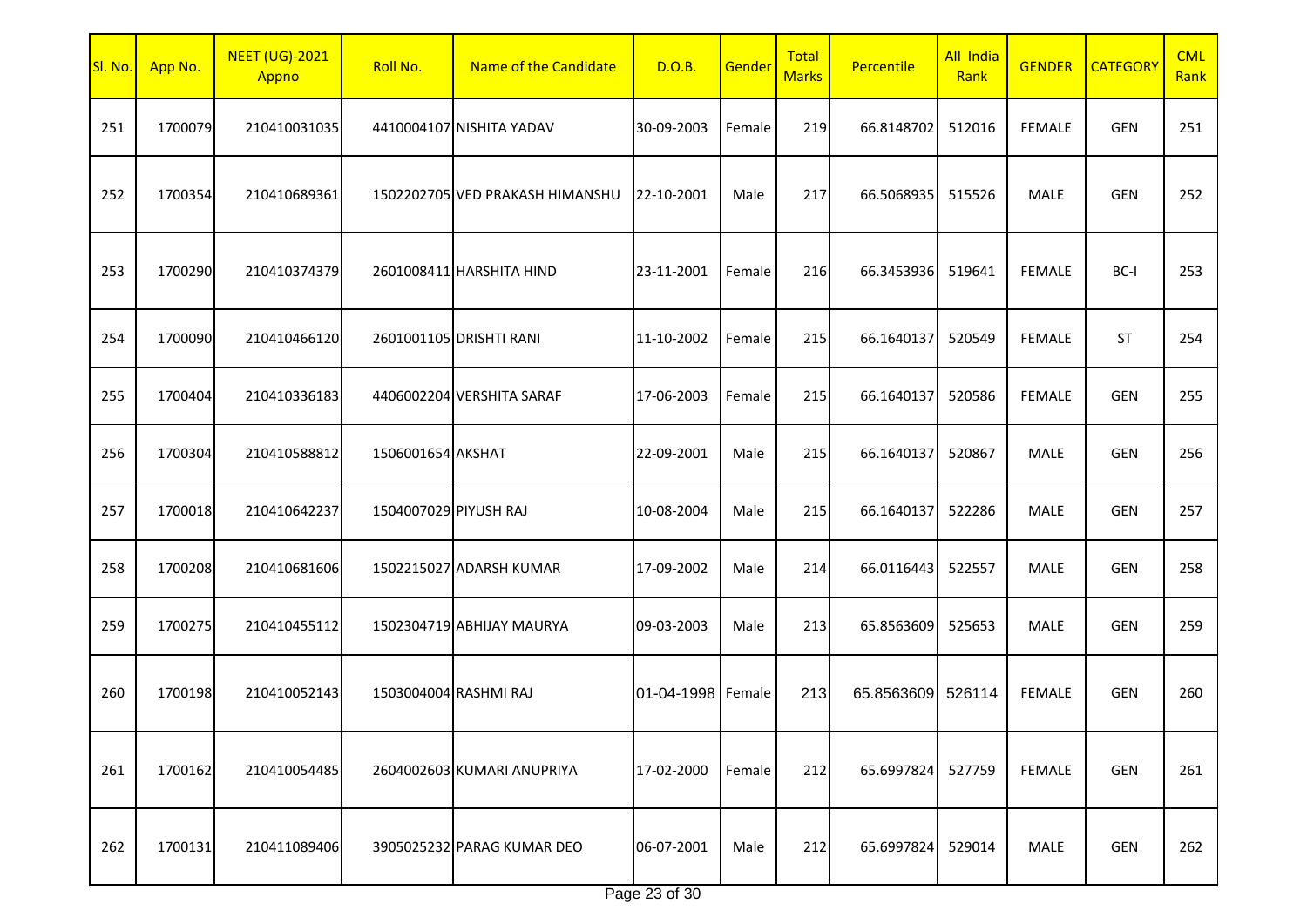| SI. No. | App No. | <b>NEET (UG)-2021</b><br>Appno | Roll No.          | Name of the Candidate           | D.O.B.     | Gender | <b>Total</b><br><b>Marks</b> | Percentile        | All India<br>Rank | <b>GENDER</b> | <b>CATEGORY</b> | <b>CML</b><br>Rank |
|---------|---------|--------------------------------|-------------------|---------------------------------|------------|--------|------------------------------|-------------------|-------------------|---------------|-----------------|--------------------|
| 263     | 1700195 | 210410712598                   |                   | 4603015252 DEBDEEP GHOSH        | 12-05-2001 | Male   | 208                          | 65.0247074        | 537676            | <b>MALE</b>   | <b>GEN</b>      | 263                |
| 264     | 1700314 | 210410611556                   |                   | 4602003192 SWATI KUMARI KISKU   | 09-05-2001 | Female | 208                          | 65.0247074        | 538919            | <b>FEMALE</b> | <b>ST</b>       | 264                |
| 265     | 1700284 | 210410861992                   | 2303002132 RIYA   |                                 | 10-03-2004 | Female | 207                          | 64.8678051        | 541345            | <b>FEMALE</b> | <b>GEN</b>      | 265                |
| 266     | 1700398 | 210410170599                   |                   | 2603018159 SAKSHI NAYAN         | 24-03-2002 | Female | 207                          | 64.8678051        | 541406            | <b>FEMALE</b> | <b>GEN</b>      | 266                |
| 267     | 1700021 | 210410782006                   |                   | 3602007218 ANISHA SAHU          | 26-06-2001 | Female | 205                          | 64.5190973        | 546351            | <b>FEMALE</b> | <b>GEN</b>      | 267                |
| 268     | 1700033 | 210411289024                   | 3904002317 AYUSHI |                                 | 02-01-2002 | Female | 203                          | 64.1938958        | 551051            | <b>FEMALE</b> | <b>GEN</b>      | 268                |
| 269     | 1700288 | 210410723814                   |                   | 3002013289 PREETI SHAKYA        | 07-06-1991 | Female | 203                          | 64.1938958        | 551991            | <b>FEMALE</b> | <b>GEN</b>      | 269                |
| 270     | 1700276 | 210411006810                   |                   | 1402101324 MD TAHRIM ALFID      | 17-01-2001 | Male   | 202                          | 64.0309065        | 552990            | <b>MALE</b>   | <b>GEN</b>      | 270                |
| 271     | 1700329 | 210410726066                   | 2601005147 HARSH  |                                 | 22-08-2001 | Male   | 202                          | 64.0309065        | 554023            | <b>MALE</b>   | <b>GEN</b>      | 271                |
| 272     | 1700243 | 210410707718                   |                   | 1502010254 SHRUTI ANAND         | 11-05-2002 | Female | 201                          | 63.8614416        | 555481            | <b>FEMALE</b> | GEN             | 272                |
| 273     | 1700066 | 210410499207                   |                   | 2603012152 SUBHASHIT KUMAR GOLU | 05-12-1999 | Male   | 201                          | 63.8614416 555803 |                   | MALE          | BC-II           | 273                |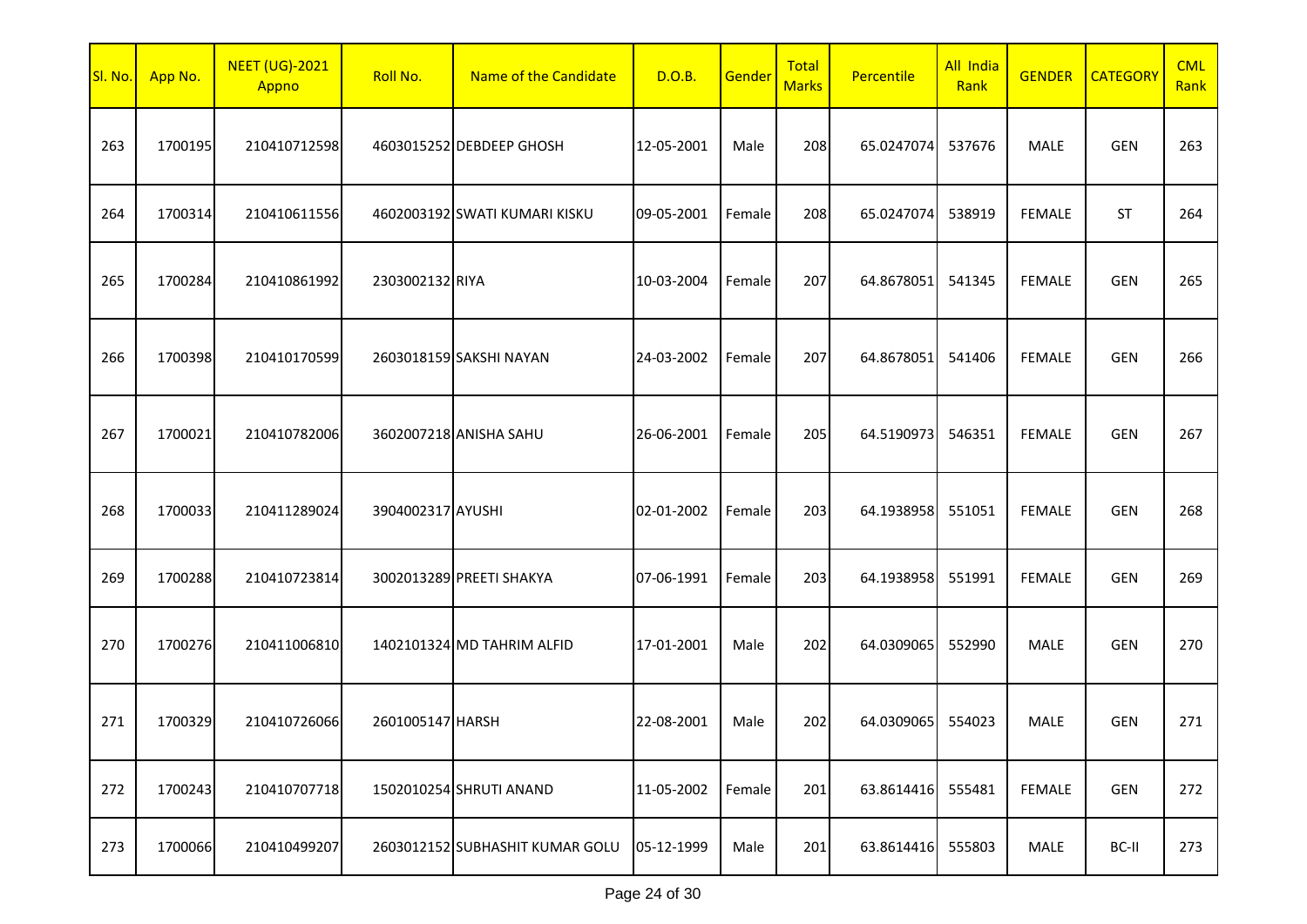| Sl. No. | App No. | <b>NEET (UG)-2021</b><br>Appno | Roll No.            | Name of the Candidate          | D.O.B.                      | Gender | Total<br><b>Marks</b> | Percentile | <b>All India</b><br>Rank | <b>GENDER</b> | <b>CATEGORY</b> | <b>CML</b><br>Rank |
|---------|---------|--------------------------------|---------------------|--------------------------------|-----------------------------|--------|-----------------------|------------|--------------------------|---------------|-----------------|--------------------|
| 274     | 1700051 | 210410706668                   |                     | 3802009024 TANUSHREE BANSAL    | 21-11-2003                  | Female | 199                   | 63.5059993 | 562647                   | <b>FEMALE</b> | <b>GEN</b>      | 274                |
| 275     | 1700044 | 210410700238                   |                     | 4601008010 SHIVANGI VERMA      | 11-04-2003                  | Female | 199                   | 63.5059993 | 563296                   | FEMALE        | <b>GEN</b>      | 275                |
| 276     | 1700258 | 210410611328                   |                     | 2603014358 ADARSH AKSHAT       | 24-09-2000                  | Male   | 196                   | 62.9904168 | 569287                   | MALE          | BC-I            | 276                |
| 277     | 1700372 | 210410475717                   |                     | 1501011283 ADITI ANAND         | 13-06-2004                  | Female | 195                   | 62.7918768 | 573240                   | <b>FEMALE</b> | <b>GEN</b>      | 277                |
| 278     | 1700370 | 210411042346                   |                     | 3805002587 HIMANSHI GUPTA      | 08-05-2003                  | Female | 195                   | 62.7918768 | 574305                   | <b>FEMALE</b> | <b>GEN</b>      | 278                |
| 279     | 1700401 | 210410800817                   |                     | 3003010128 RIDDHI BISWAS       | 19-10-2000                  | Female | 194                   | 62.6222825 | 574681                   | <b>FEMALE</b> | <b>GEN</b>      | 279                |
| 280     | 1700174 | 210410095467                   |                     | 3115026229 DEVYANI PATRA       | 30-04-2003                  | Female | 194                   | 62.6222825 | 575110                   | <b>FEMALE</b> | <b>GEN</b>      | 280                |
| 281     | 1700102 | 210410061631                   |                     | 4606001527 PRATIM KR SADHUKHAN | 15-03-2003                  | Male   | 192                   | 62.2784961 | 580776                   | <b>MALE</b>   | <b>GEN</b>      | 281                |
| 282     | 1700136 | 210410141743                   | 2603005510 OM KUMAR |                                | 31-12-2000                  | Male   | 192                   | 62.2784961 | 582099                   | MALE          | BC-II           | 282                |
| 283     | 1700366 | 210411140982                   |                     | 4604005407 SOURAV DEY          | 09-08-2001                  | Male   | 191                   | 62.1023614 | 582879                   | MALE          | <b>GEN</b>      | 283                |
| 284     | 1700176 | 210410380750                   | 2603001604 ARSH     |                                | 20-08-2000<br>Page 25 of 30 | Male   | 190                   | 61.8878916 | 586756                   | MALE          | <b>GEN</b>      | 284                |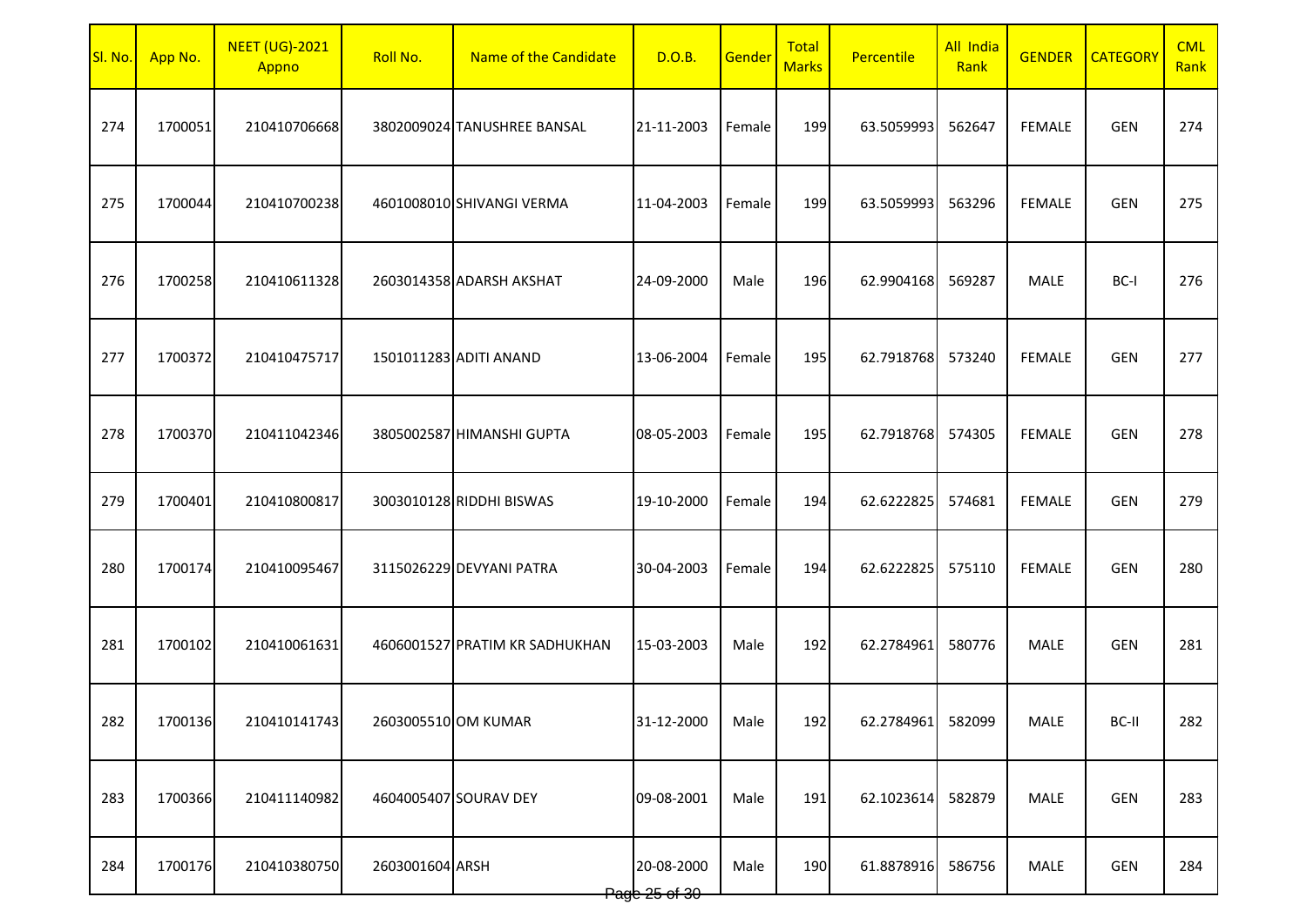| SI. No. | App No. | <b>NEET (UG)-2021</b><br>Appno | Roll No.              | Name of the Candidate         | <b>D.O.B.</b> | Gender | Total<br><b>Marks</b> | Percentile | All India<br>Rank | <b>GENDER</b> | <b>CATEGORY</b> | <b>CML</b><br>Rank |
|---------|---------|--------------------------------|-----------------------|-------------------------------|---------------|--------|-----------------------|------------|-------------------|---------------|-----------------|--------------------|
| 285     | 1700173 | 210410028535                   |                       | 2603008579 DIVYANSHU BESRA    | 01-04-2003    | Male   | 188                   | 61.5360756 | 593684            | MALE          | <b>ST</b>       | 285                |
| 286     | 1700026 | 210410464418                   |                       | 3903129289 MAMTA LAMBA        | 01-05-2002    | Female | 186                   | 61.1718912 | 597124            | <b>FEMALE</b> | <b>GEN</b>      | 286                |
| 287     | 1700011 | 210410481163                   |                       | 4409004522 VINAYAK KAUSHIK    | 16-10-2002    | Male   | 185                   | 60.9536008 | 602417            | MALE          | <b>GEN</b>      | 287                |
| 288     | 1700035 | 210410049737                   | 2001113327 YASHITA    |                               | 19-01-2004    | Female | 184                   | 60.772221  | 603980            | <b>FEMALE</b> | <b>GEN</b>      | 288                |
| 289     | 1700242 | 210410691594                   |                       | 2001209059 MUSKAN PRASAD      | 01-05-2000    | Female | 182                   | 60.3987766 | 608968            | <b>FEMALE</b> | <b>GEN</b>      | 289                |
| 290     | 1700238 | 210410102731                   | 1502004155 RITIKA RAJ |                               | 04-01-2001    | Female | 182                   | 60.3987766 | 610984            | <b>FEMALE</b> | <b>GEN</b>      | 290                |
| 291     | 1700339 | 210410470040                   | 2601001195 ADITYA     |                               | 01-08-2002    | Male   | 180                   | 59.9726862 | 614761            | MALE          | <b>GEN</b>      | 291                |
| 292     | 1700024 | 210410333370                   | 4410009027 NANDAN     |                               | 05-07-2002    | Male   | 179                   | 59.7817873 | 620060            | MALE          | <b>GEN</b>      | 292                |
| 293     | 1700034 | 210411226951                   |                       | 2203001092 PANDYA ADITI PULIN | 19-08-2003    | Female | 178                   | 59.5881687 | 622771            | <b>FEMALE</b> | <b>GEN</b>      | 293                |
| 294     | 1700083 | 210410135485                   |                       | 2001213147 CHETNA KALSHYAN    | 17-06-2001    | Female | 178                   | 59.5881687 | 622949            | <b>FEMALE</b> | <b>GEN</b>      | 294                |
| 295     | 1700067 | 210410538978                   |                       | 4608015345 ANKITA BANERJEE    | 16-06-2002    | Female | 177                   | 59.3925426 | 626382            | FEMALE        | <b>GEN</b>      | 295                |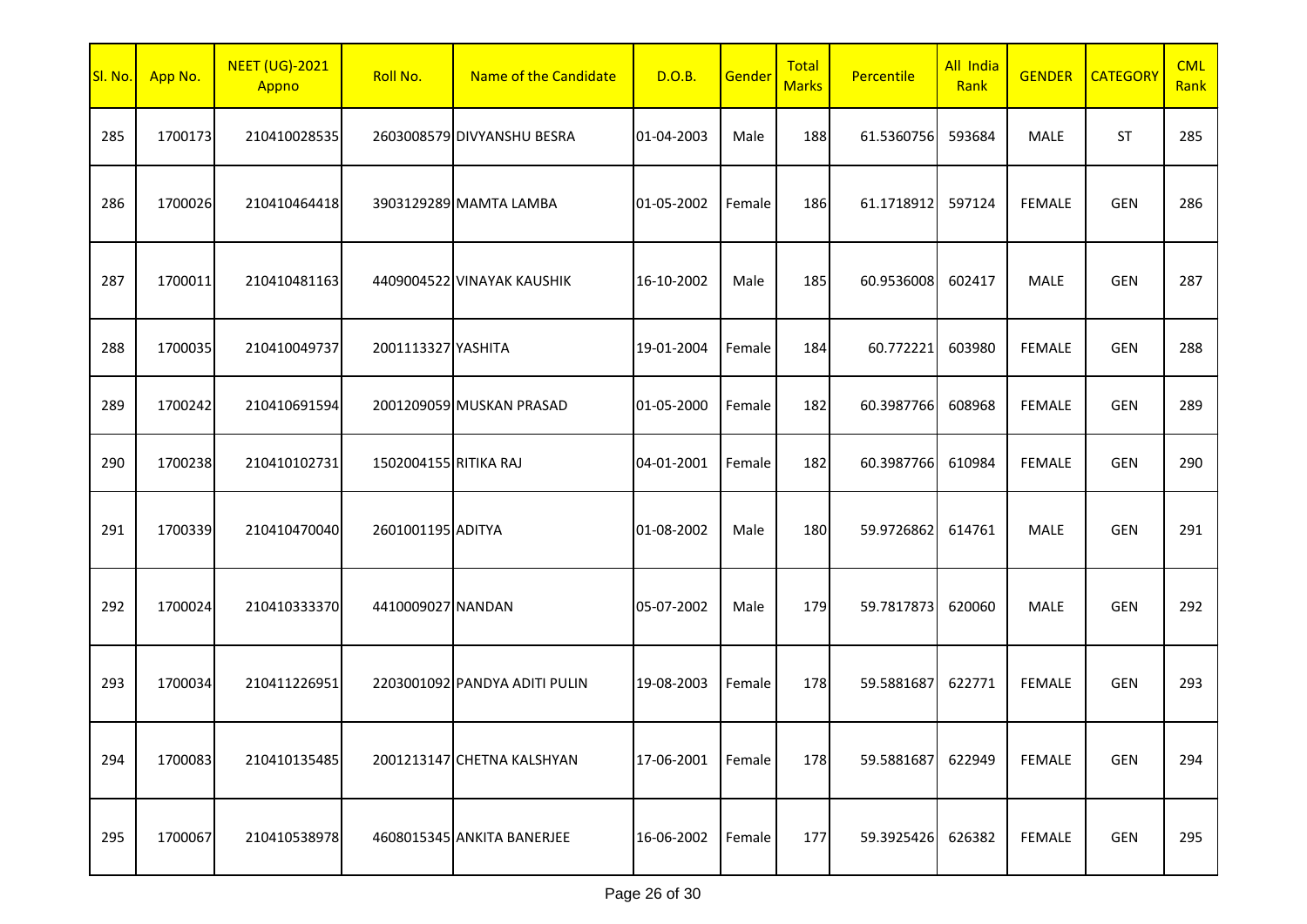| Page 27 of 30 |  |  |  |
|---------------|--|--|--|
|---------------|--|--|--|

| 296 | 1700337 | 210411211300 |                    | 1502001167 SINTU KUMAR                        | 25-03-2001 | Male   | 177 | 59.3925426 | 626409 | <b>MALE</b>   | <b>GEN</b> | 296 |
|-----|---------|--------------|--------------------|-----------------------------------------------|------------|--------|-----|------------|--------|---------------|------------|-----|
| 297 | 1700283 | 210410884496 |                    | 2603012066 ESHA VISHWAKARMA                   | 27-09-2003 | Female | 176 | 59.1953625 | 628422 | <b>FEMALE</b> | <b>GEN</b> | 297 |
| 298 | 1700183 | 210410050681 |                    | 2601001922 APURVA JAYA                        | 30-08-2002 | Female | 175 | 58.9507814 | 631645 | <b>FEMALE</b> | BC-II      | 298 |
| 299 | 1700107 | 210410753491 |                    | 3102003180 LOTHE PRANAV PRASHANT   20-05-2002 |            | Male   | 175 | 58.9507814 | 632264 | <b>MALE</b>   | <b>GEN</b> | 299 |
| 300 | 1700197 | 210410694934 |                    | 1502106184 ABHISHEK ANAND                     | 25-03-2001 | Male   | 175 | 58.9507814 | 632293 | MALE          | <b>GEN</b> | 300 |
| 301 | 1700218 | 210410247014 | 2603006534 NISHITA |                                               | 25-03-2000 | Female | 174 | 58.7528889 | 636044 | <b>FEMALE</b> | <b>SC</b>  | 301 |
| 302 | 1700013 | 210410360273 |                    | 2602002319 ISHTIYAQUE ALAM ANSARI 17-01-1998  |            | Male   | 173 | 58.5600473 | 637348 | MALE          | BC-I       | 302 |
| 303 | 1700362 | 210410689990 |                    | 1502301162 RIMA KUMARI                        | 02-06-1997 | Female | 173 | 58.5600473 | 638327 | <b>FEMALE</b> | <b>GEN</b> | 303 |
| 304 | 1700138 | 210410432935 |                    | 1502212414 RISHIKA SINGH                      | 19-06-2001 | Female | 173 | 58.5600473 | 639838 | <b>FEMALE</b> | <b>GEN</b> | 304 |
| 305 | 1700278 | 210410964597 |                    | 4604003833 SHIRLEY SIMRAN EKKA                | 18-11-2000 | Female | 172 | 58.3588524 | 640009 | <b>FEMALE</b> | <b>ST</b>  | 305 |
| 306 | 1700153 | 210410869729 | 2603016425 MITALI  |                                               | 19-02-2001 | Female | 172 | 58.3588524 | 641983 | <b>FEMALE</b> | BC-II      | 306 |

 $\begin{array}{|c|c|c|c|}\n\hline\n\text{Roll No.} & \text{Name of the Candidate} & \text{D.O.B.} & \text{Gender} & \text{Marks}\n\end{array}$ 

**Percentile** All India

**GENDER CATEGORY** 

**CML** Rank

SI. No. App No.

NEET (UG)-2021 Appno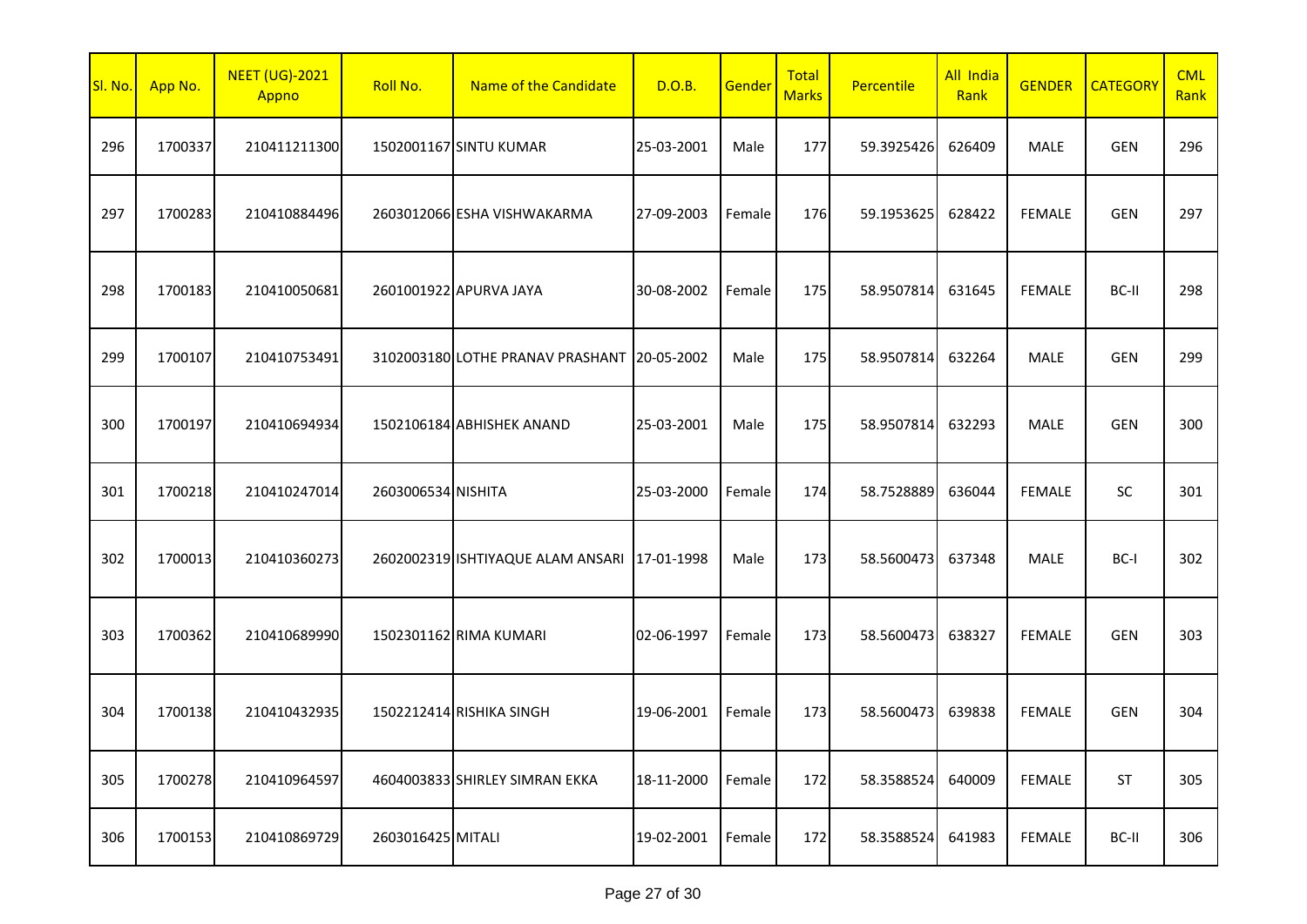| SI. No. | App No. | <b>NEET (UG)-2021</b><br>Appno | Roll No.          | Name of the Candidate                 | <b>D.O.B.</b>                          | Gender | Total<br><b>Marks</b> | Percentile | All India<br>Rank | <b>GENDER</b> | <b>CATEGORY</b> | <b>CML</b><br>Rank |
|---------|---------|--------------------------------|-------------------|---------------------------------------|----------------------------------------|--------|-----------------------|------------|-------------------|---------------|-----------------|--------------------|
| 307     | 1700110 | 210411116696                   |                   | 2604004257 AKASHDEEP PRIYADARSHI      | 06-07-1996                             | Male   | 172                   | 58.3588524 | 643006            | MALE          | BC-I            | 307                |
| 308     | 1700210 | 210410819010                   |                   | 2603001122 ROHAN RAJAN                | 24-09-1999                             | Male   | 168                   | 57.4937851 | 654106            | MALE          | SC              | 308                |
| 309     | 1700233 | 210410435220                   |                   | 2603001247 RIYAN FARHAT               | 29-07-2004                             | Male   | 168                   | 57.4937851 | 655780            | MALE          | BC-II           | 309                |
| 310     | 1700058 | 210411387939                   |                   | 2603017065 SHASHI RANJAN              | 03-03-2000                             | Male   | 168                   | 57.4937851 | 655880            | MALE          | <b>GEN</b>      | 310                |
| 311     | 1700004 | 210410620245                   |                   | 1501004214 APOORVA PRIYADARSHI        | 04-06-2003                             | Male   | 167                   | 57.2899999 | 656725            | MALE          | <b>GEN</b>      | 311                |
| 312     | 1700298 | 210410429005                   | 3105008182        | MIRZA AMAAN BAIG<br><b>WAJED BAIG</b> | 23-11-2000                             | Male   | 166                   | 57.0779907 | 659857            | <b>MALE</b>   | <b>GEN</b>      | 312                |
| 313     | 1700226 | 210410760175                   | 1502109317 AASTHA |                                       | 01-12-2001                             | Female | 166                   | 57.0779907 | 661688            | <b>FEMALE</b> | <b>GEN</b>      | 313                |
| 314     | 1700312 | 210411033337                   |                   | 4411012268 VIKASH KUMAR               | 06-05-2001                             | Male   | 166                   | 57.0779907 | 662579            | MALE          | <b>GEN</b>      | 314                |
| 315     | 1700196 | 210410126911                   |                   | 2602001405 OINDRILA CHAKRAVARTI       | 28-04-2001                             | Female | 164                   | 56.5957574 | 667470            | <b>FEMALE</b> | <b>GEN</b>      | 315                |
| 316     | 1700261 | 210410386950                   |                   | 2602001186 PREMJIT MUNDA              | 25-09-2003                             | Male   | 162                   | 56.1681128 | 674054            | <b>MALE</b>   | <b>ST</b>       | 316                |
| 317     | 1700078 | 210410610772                   |                   | 2604001629 ISHIKA KUMARI              | 01-02-2001<br><del>Pagb 28 of 30</del> | Female | 162                   | 56.1681128 | 674474            | <b>FEMALE</b> | <b>GEN</b>      | 317                |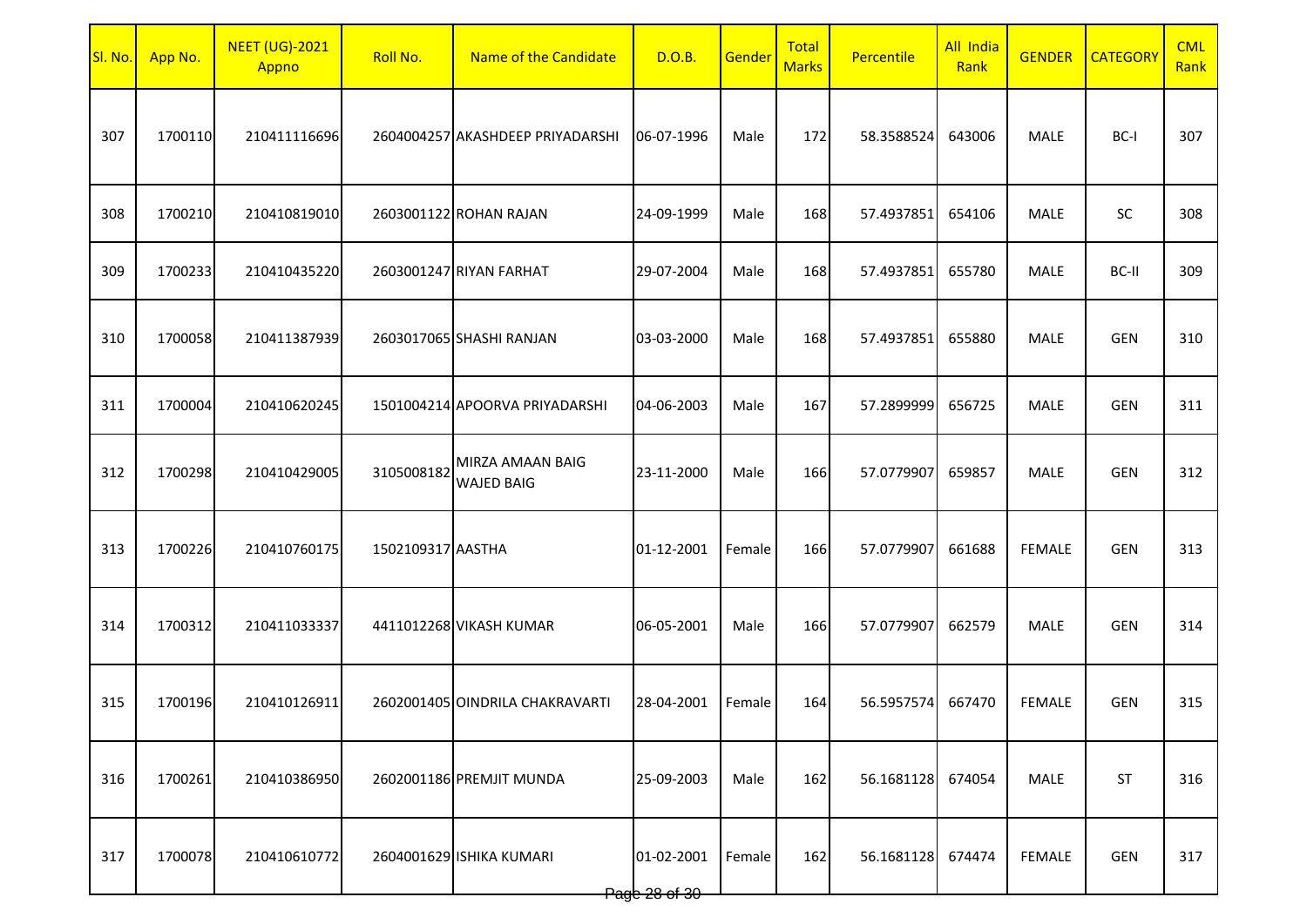| <mark>Sl. No.</mark> | App No. | <b>NEET (UG)-2021</b><br>Appno | Roll No.             | Name of the Candidate          | <b>D.O.B.</b> | Gender | <b>Total</b><br><b>Marks</b> | Percentile | <b>All India</b><br>Rank | <b>GENDER</b> | <b>CATEGORY</b> | <b>CML</b><br>Rank |
|----------------------|---------|--------------------------------|----------------------|--------------------------------|---------------|--------|------------------------------|------------|--------------------------|---------------|-----------------|--------------------|
| 318                  | 1700084 | 210410435327                   |                      | 2603012356 LEKHRAJ KUMAR DAS   | 15-12-1997    | Male   | 162                          | 56.1681128 | 674823                   | MALE          | SC              | 318                |
| 319                  | 1700030 | 210410707346                   |                      | 1501005179 RAVI KUMAR SUMAN    | 01-01-2003    | Male   | 162                          | 56.1681128 | 676663                   | MALE          | <b>GEN</b>      | 319                |
| 320                  | 1700050 | 210410011723                   |                      | 3903102664 DHANANJAY UPPADHAYA | 11-12-2000    | Male   | 159                          | 55.4443418 | 687884                   | <b>MALE</b>   | <b>GEN</b>      | 320                |
| 321                  | 1700241 | 210411221841                   |                      | 3606001320 YASH SINGH          | 24-09-2001    | Male   | 157                          | 55.0086028 | 691902                   | <b>MALE</b>   | <b>GEN</b>      | 321                |
| 322                  | 1700031 | 210410688292                   | 2601002433 RAJ KUMAR |                                | 03-02-2000    | Male   | 156                          | 54.7870098 | 696290                   | <b>MALE</b>   | BC-I            | 322                |
| 323                  | 1700080 | 210410638736                   |                      | 1502113020 DIKSHA KUMARI       | 01-04-2002    | Female | 156                          | 54.7870098 | 697562                   | <b>FEMALE</b> | <b>GEN</b>      | 323                |
| 324                  | 1700217 | 210410629952                   |                      | 3905114137 VISHAL YADAV        | 06-01-1998    | Male   | 155                          | 54.4832423 | 698916                   | MALE          | <b>GEN</b>      | 324                |
| 325                  | 1700207 | 210410127683                   | 1502207121 DIKSHA    |                                | 23-04-2002    | Female | 153                          | 54.0424523 | 706432                   | <b>FEMALE</b> | <b>GEN</b>      | 325                |
| 326                  | 1700409 | 210411125490                   |                      | 1502101828 SAYAN KUMAR PATHAK  | 15-12-2003    | Male   | 153                          | 54.0424523 | 706853                   | <b>MALE</b>   | <b>GEN</b>      | 326                |
| 327                  | 1700219 | 210410108810                   |                      | 2601001093 SHASHI KUMAR        | 27-03-2002    | Male   | 153                          | 54.0424523 | 707580                   | MALE          | BC-I            | 327                |
| 328                  | 1700144 | 210410715206                   | 3905025207 OM KUMAR  |                                | 10-02-1999    | Male   | 153                          | 54.0424523 | 708412                   | <b>MALE</b>   | <b>GEN</b>      | 328                |